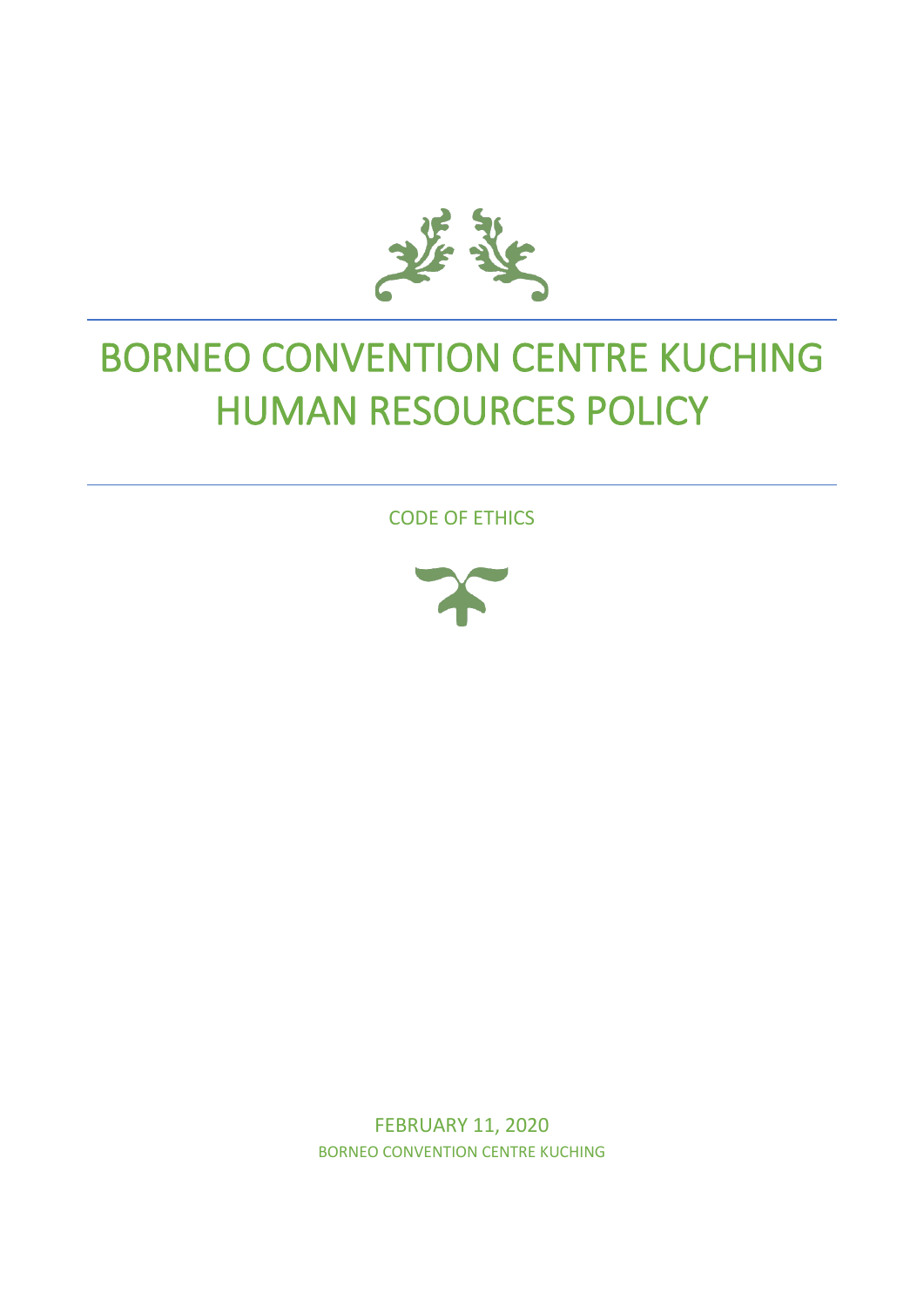# **1.0 POLICY**

It is the Company's policy to provide guidelines to Board of Directors and employees on the acceptable business conduct in order to support Borneo Convention Centre Kuching's (BCCK) Vision, Core Ideology and Core Values. The Code is designed to be in line with BCCK initiatives to instill, internalize and uphold to the value of uncompromising integrity by all stakeholders of the Company.

# **2.0 PRINCIPLES / GUIDELINES**

- 2.1 The scope of the Business Code of Ethics covers the Board of Directors and all employees (executive and non-executive) either on contract or permanent (hereto referred as Employees), and other representatives of the company, including all agents, consultants, independent contractors and vendors of BCCK and its related agencies including local and foreign subsidiaries, associates, joint ventures and affiliate companies (referred to as Representatives).
- 2.2 Each member of the board and employees, all Procurement Division employees (executive and non-executive) and other representatives of the Company are expected to apply sound judgment in deciding on the most ethical means of dealing with any given situation involving customers, vendors, competitors, regulators, the public, other employees and Company matters in general. The use of alcohol, illegal drugs and/or controlled substances increases the potential for, among others, accidents, absenteeism, unsatisfactory work performance, poor morale, and may also reflect an image of in-discipline and lack of professionalism, all of which are detrimental to the Company.

# **2.3 In this code, unless the context requires:**

- 2.3.1 The headings in this Code are for convenience only and shall not be deemed to be part hereof or to be taken into consideration in the interpretation of this Code;
- 2.3.2 English version shall be the official text for reference in the event of any dispute arising out of the interpretation of this Code;
- 2.3.3 A reference to any statute, regulation, proclamation, ordinance or by- law includes all statutes, regulations, proclamations, ordinances or by-law amending, consolidating or replacing them, and a reference to a statute includes all regulations, proclamations, ordinances, and by-laws issued under that statute;
- 2.3.4 Words importing the singular include the plural and vice-versa;
- 2.3.5 Words importing a gender include any gender.
- 2.4 The policies in the Code apply across BCCK, in all businesses and in all countries. If a local law conflicts with a policy in the Code, one must comply with local law. If a local custom or practice conflicts with a policy in the Code, one must comply.
- 2.5 The business, region or country may have policies and practices that require more than the requirement of the Code; the same may be true of the local law. In all instances, one must follow the stricter policy, practice or law. The Code acts as a baseline, or a minimum requirement, which must always be followed unless doing so violates the local law. If the applicable local law conflicts with the Code, but could permit different alternatives, one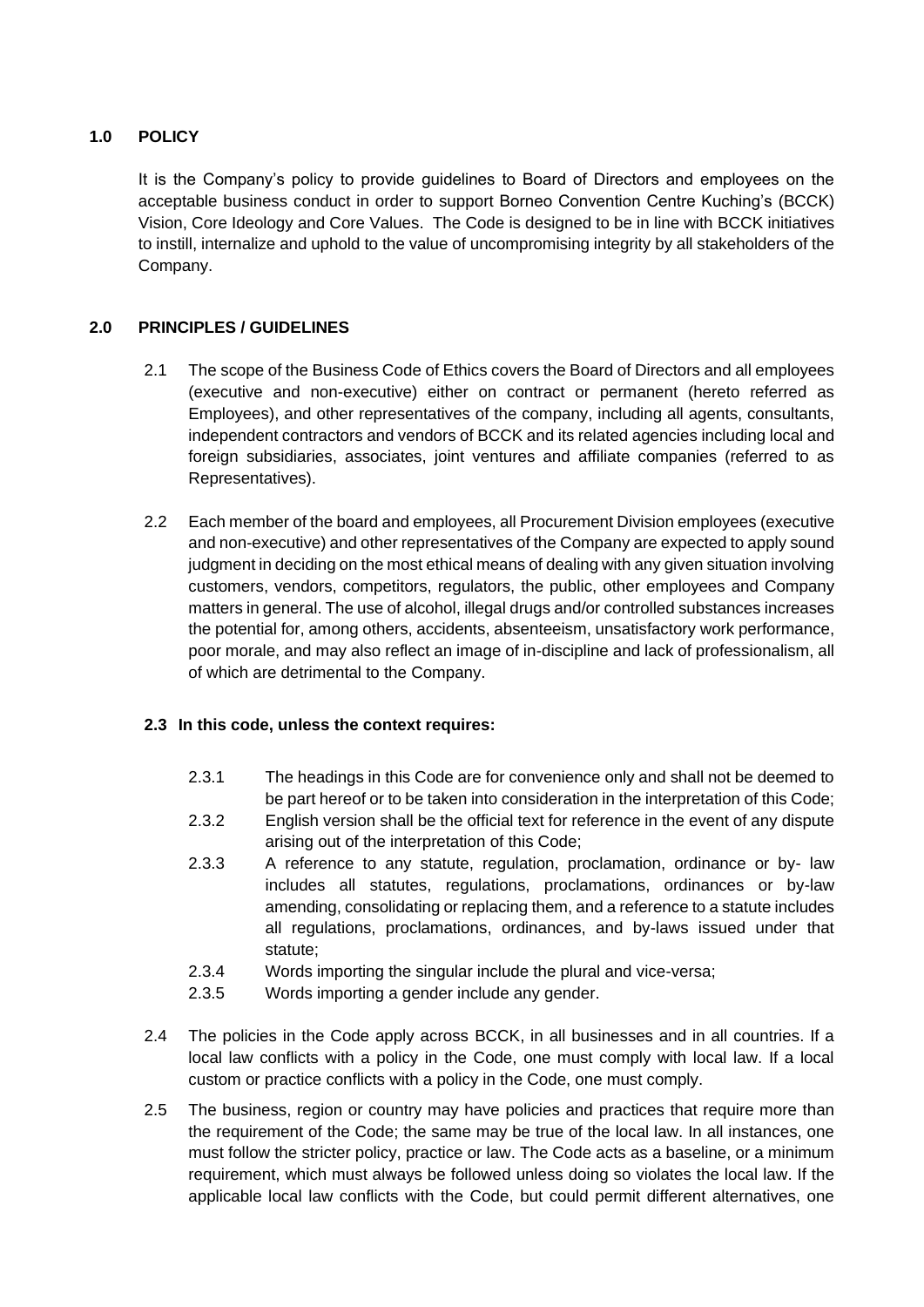must choose the most closely aligned with the Code requirement. If in doubt, contact any officers from Human Resources Department

- 2.6 BCCK provides the Code for guidance in recognizing and properly resolving the ethical issues one may encounter in conducting the Company's business. This Code shall by no means be exhaustive. It may be reviewed, changed and updated from time to time in keeping with any new developments in business practice, environment and legal requirement. Therefore, directors, employees and other representatives of the Company are required to be familiar with its contents. The Code does not include all of the policies of the company.
- 2.7 All employees (executive and non-executive) and other representatives of the company are responsible for complying with all applicable laws and regulations and for knowing and complying with the Code and other policies of the Company. Violation of the law or the Code or other policies of the Company could result in disciplinary actions, up to and including termination or dismissal. Business units, and entities within BCCK are responsible for ensuring that their policies and procedures are consistent with the Code and their respective person in charge must adopt the Code. For associate or affiliate companies of BCCK, this Code serves as guidance for their ethical practices.
- 2.8 The Board of Directors of BCCK has adopted that should there be other policies and procedures of the Company that are in conflict with this Code, the policies as covered in this Code shall prevail over the others.
- 2.9 Under unusual circumstances, directors and employees and other representatives of the company may seek approval of actions that otherwise would not be in compliance with the Code. Approval of any action not in compliance with the Code must be sought in advance and may be granted by the Chief Executive Officer or the Board of Directors of the company. Waiver of the Code must be promptly disclosed to the Board of Directors. When a waiver is granted, the Chief Executive Officer or the Board of Directors shall ensure that appropriate controls are in place to protect the company and its shareholders.

# **2.10Dealing with Employees**

The Company respect and treat fairly each and every BCCK employee.

# **2.10.1 Respect for individual**

The Company will treat each other with respect and fairness at all times, just as we wish to be treated ourselves. In line with BCCK Core Values, we should:

- Propagate team spirit, co-operation among employees;
- Practice mutual respect and courtesy in all our dealings and interactions; and
- Demonstrate understanding and open-mindedness for all concerns, comments, ideas and feedback received.

The Company will value the diversity of the individuals among its employee.

Employment decisions will be based on business reasons, such as qualifications, talents and achievements, and will comply with local and respective employment laws.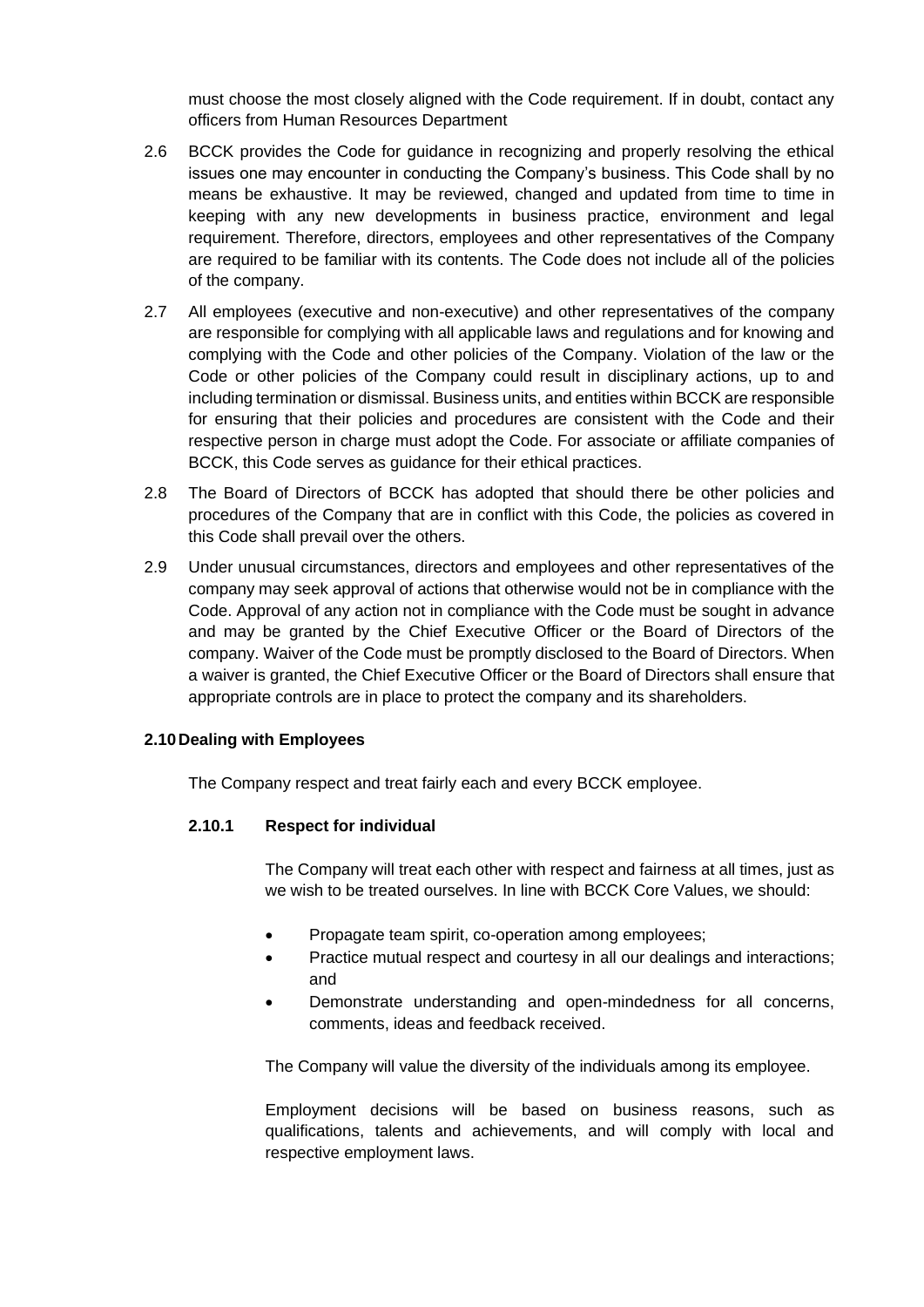The Company is committed to keep personal information of BCCK directors and employees private and confidential. Access to and knowledge of employees and directors' records will be limited to people in the company who need the information for legitimate purpose only.

#### **2.10.2 Harassment**

Abusive, harassing or offensive conduct is unacceptable, whether verbal, physical or visual. Examples include derogatory comments based on gender, religion, racial or ethnic characteristics and unwelcome sexual advances (Refer BCCK Policy on Sexual Harassment).

The Company does not tolerate any forms of sexual harassment and will ensure compliance with Code of Practice of Sexual Harassment in the workplace by Ministry of Human Resources.

The employee is encouraged to speak out when other employee's conduct makes them uncomfortable, and to report any form of harassment when it occurs.

# **2.10.3 Safety, Health and Environment**

The Company is responsible for maintaining a safe workplace by following safety, health and environment rules and practices. The Company is responsible for immediately reporting accidents, injuries, and unsafe equipment, practices or conditions to a supervisor or other designated person. BCCK is committed to keep its workplaces free from hazards.

The Company is required to be in compliance with provisions of the BCCK Environmental Health and Safety Manual.

# **2.10.4 Drugs, Alcohol and Prohibited Substances**

Directors and employees are strictly prohibited for the use, possession, distribution or sale of illegal drugs, alcohol or prohibited substances while on company premises, vehicles or while conducting company business. No employee may conduct BCCK business while under the influence of drugs, alcohol or prohibited substances (Refer BCCK HR Policy on Substance Abuse (Drug & Alcohol).

Employees suspected to be under the influence of drugs, alcohol or prohibited substances shall be required to undertake a special test at the In-house Clinic or authorized company panel clinics or designated government clinics or hospitals. Positive test results or refusal to comply with the required test or Company's medical procedures is grounds for disciplinary action including termination.

# **2.10.5 Weapons**

Employees unless authorized and licensed are strictly prohibited from the possession of any weapon or illegal materials including but not limited to: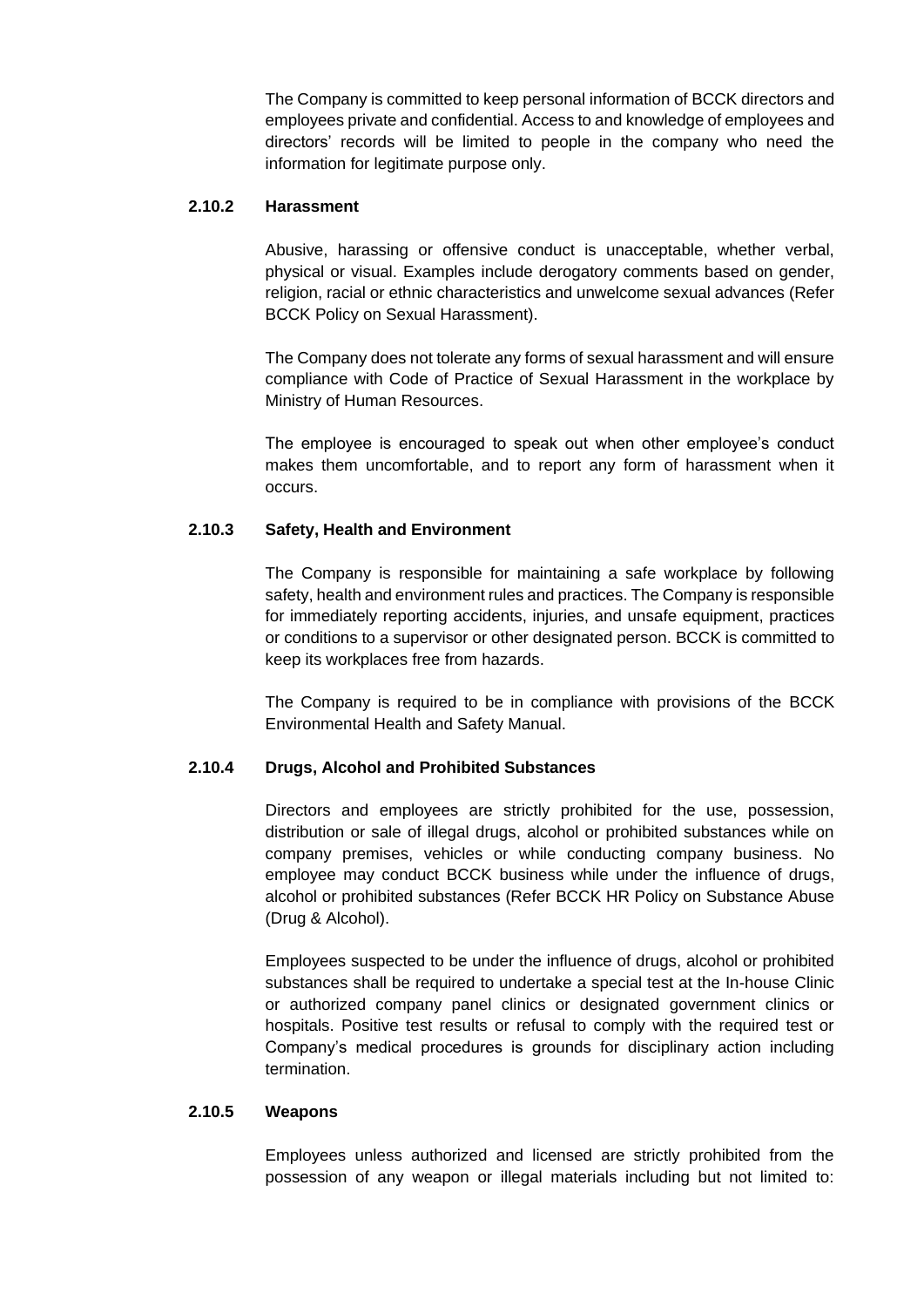firearms, explosives or knives in the conduct of company business, in company premises or using company interests of such nature.

# **2.10.6 Threats and Violence**

Threats or acts of violence or physical intimidation are prohibited. Any employee who has any knowledge of prohibited conduct or has concerns regarding his/her safety or the safety of a colleague, customer or vendor must immediately report the matter to the higher authorities of the company.

#### **2.10.7 Immoral Activities**

Employees shall not engage or be involved in any immoral behaviours and activities such as gambling, indecency, obscenity, vulgarity or vices in company businesses, in company premises or using company interests.

Employees are strictly prohibited at any time during business hours or otherwise from using company's interests or premises to be involved in acts of pornography or displaying or viewing pornographic materials and illegal items.

Any violation in this regard shall be dealt with in accordance with the disciplinary policies and procedures.

#### **2.10.8 Criminal breach of trust**

Directors and employees who have been trusted with property or dominion over property shall not commit a criminal breach of trust in violation of any law of the country in which the business is conducted.

In the context of Malaysian law, criminal breach of trust is fully defined under the Penal Code (Act 574) in particularly Section 405.

#### **2.10.9 Subversive and Other Criminal Activities**

Directors and employees shall not engage or be involved in any behaviours or activities that may be categorized as subversive or commit any criminal offence punishable under the law of the country in which the business is conducted.

Whenever the employee is found guilty by the court of law and/or is found to be involved in subversive activities or criminal offences that may be detrimental to the image and reputation of BCCK, he/she shall be dealt with in accordance with the disciplinary policies and procedures.

# **2.10.10 Offences Relating to Racial and Religious Harmony**

Directors and employees shall not cause by words either written or spoken, by sign, visible representation or any act, activity or conduct which can cause disharmony, disunity, or feelings of enmity, hatred or ill-will or prejudices or attempt to prejudice the maintenance of harmony or unity on grounds of religion or race.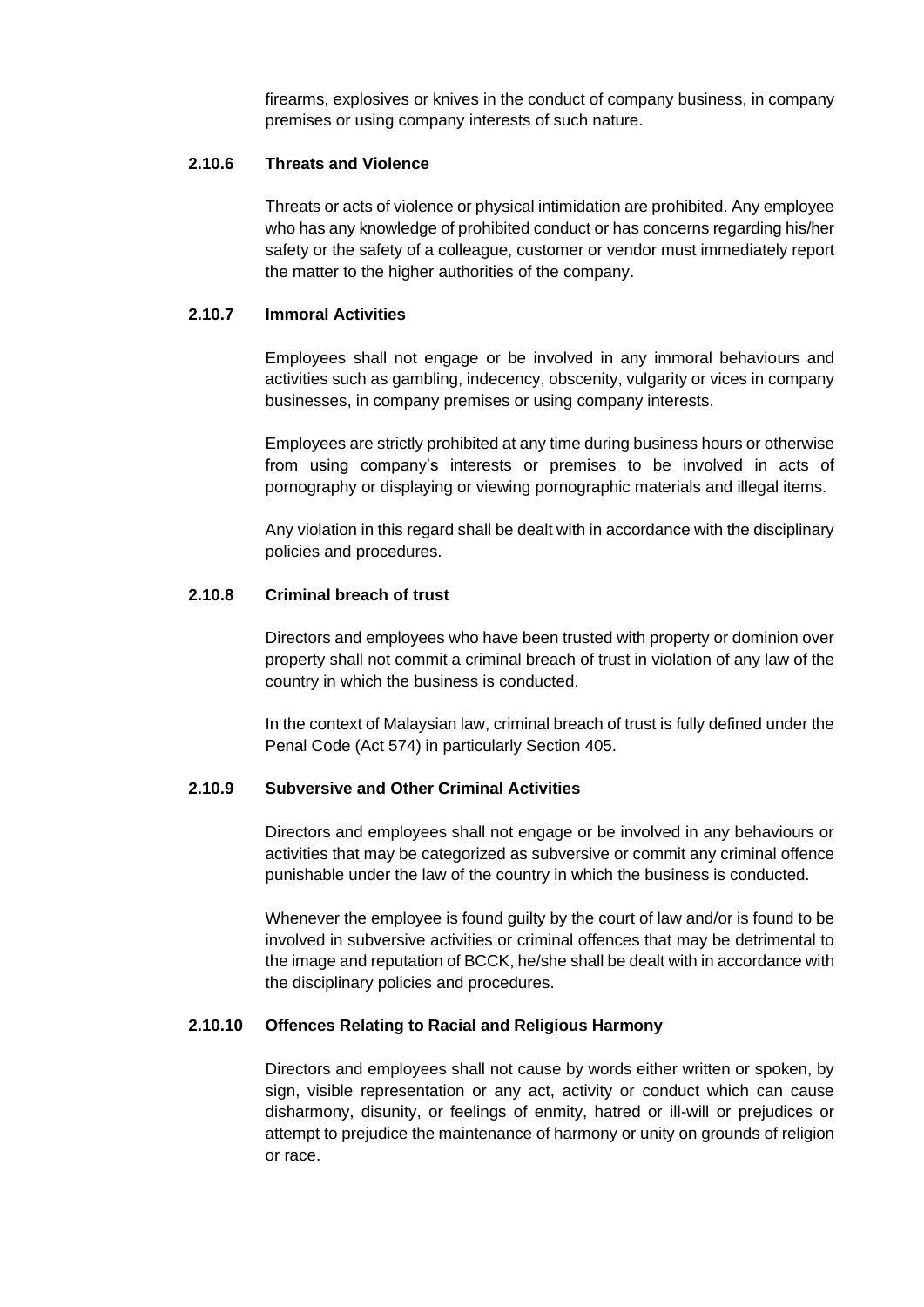# **2.10.11 Employees giving evidence in courts**

Employees who are subpoenaed or require to give evidence in court in any legal proceedings regarding any matter involving and or related to BCCK business, should first refer it to their immediate superior who will consult with Authorized department and in the case of labour related matters to the Human Resources Department.

In order to be properly mandated and advised on the matters required to be disclosed in the court of law, an employee who is subpoenaed or required to testify and/or to provide information on evidence, as referred to above, represents BCCK in the matter, and as such employee who testifies and or provides information without consulting with their immediate superior and Authorized department / Human Resources Department will be subjected to disciplinary actions which may include dismissal.

# **2.11 Dealing with Customers**

BCCK gives total commitment to its customers.

## **2.11.1 Total commitment to customers**

In-line with BCCK core values, an employee must be:

- Proactive in dealing with customers' needs and try to exceed their expectations;
- Sensitive to customers' needs and requirements; and
- Responsive and serve the customers with conviction and professionalism.

# **2.11.2 Product and service quality and safety**

To maintain BCCK valuable reputation, compliance with our quality processes and safety requirements is essential. We may damage our good name if we deliver products or services that fail to live up to BCCK standards.

Commitments made to customers may reasonably be honored. If commitments cannot be honored, feedback must be given to the customers within agreed upon time frames or organizational guidelines.

#### **2.11.3 Sales and marketing**

The Company will build long-term relationships with our customers by demonstrating honesty and integrity. All of our marketing and advertising will be accurate and truthful. Deliberately misleading messages, omission of important fact, or false claims about our competitors' offerings are never acceptable.

The Company will only obtain business legally and ethically. Bribes, corrupt or illegal practices are not acceptable. Guidance concerning customer gifts, travel and entertainment is covered in the conflict of interest section of this Code.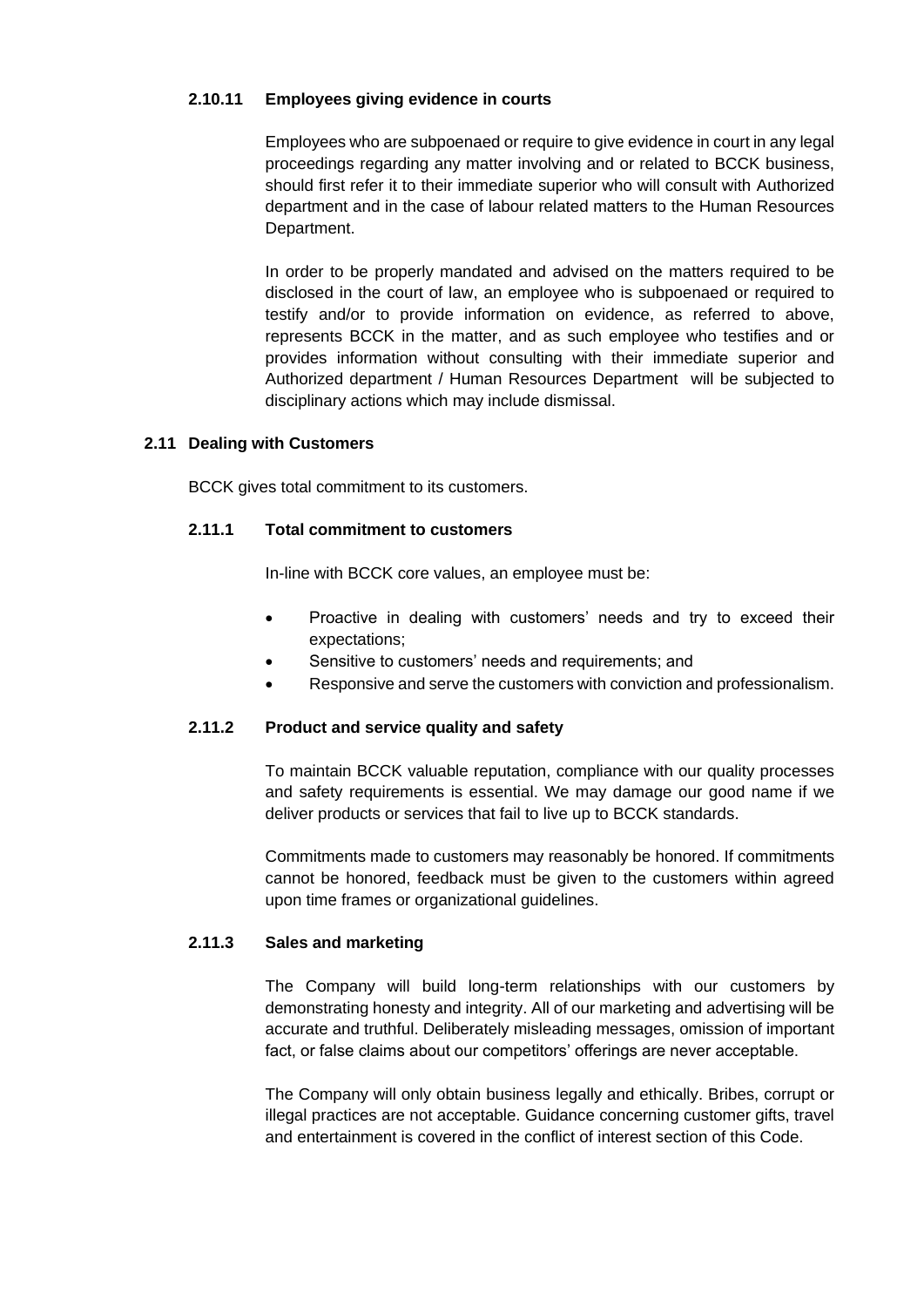# **2.11.4 Customer information**

The Company must protect customer information that is sensitive, private or confidential as required under BCCK license and also other regulatory requirements and/or provided under the law. Only those who have a need to know could have access to such private or confidential information.

# **2.11.5 Government as customer**

The Company must take special care to comply with all legal and contractual obligations in dealing with the governments. National and local governments all around the world have specific and varied procurement laws and regulations that have been established to protect public interest.

These laws generally prohibit or put strict limits on gifts, lavish entertainment and travel offered to government officials. They also often apply to the hiring of current recently retired officials and their families, and to any conduct that may be viewed as improperly influencing objective decision-making.

When BCCK uses vendors or subcontractors to fulfill its commitments; we must also be responsible for communicating these unique governmental requirements to them. BCCK directors and employees who deal with government officials and contracts are responsible for knowing and complying with applicable laws and regulations.

# **2.11.6 Business Dress and Attire**

Employees must ensure that when they have direct contact with customers, they are not to be dressed in such a manner or wear clothing that may offend the customer or compromise health and safety standards.

Wherever the company provides uniform or special attire, such employees must abide by the requirement (refer to BCCK HR Policy on Uniform).

# **2.12 Dealing with Vendors and Dealers**

Building quality relationships with other companies gives BCCK a competitive advantage.

#### **2.12.1 Doing business with others**

In line with BCCK Core Values we should:

- Practice honesty in all our actions and statements.
- Demonstrate trustworthiness in carrying out all our duties and responsibilities.
- Exhibit sincerity in all our interpersonal relationships.
- Approach our work with full dedication.
- Treat all our stakeholders with fairness.

We will not do business with others who are likely to harm BCCK reputation. For example, we will avoid doing business with others who intentionally and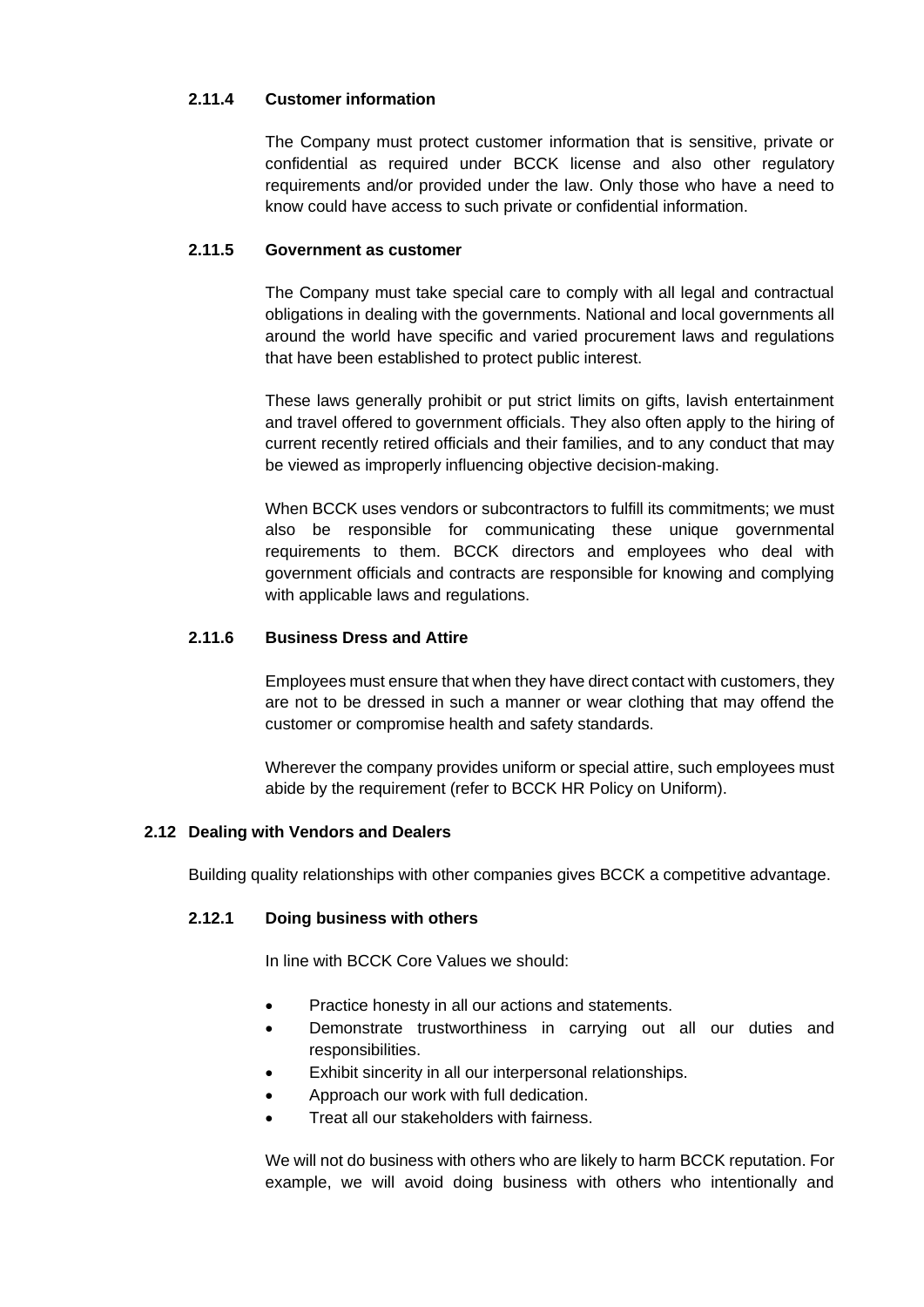continually violate the law. These laws include for example: local environmental, employment, safety and anti-corruption statutes.

All arrangements with third parties must comply with BCCK policy and the law. We will not be involved or engaged with third party that performs any act prohibited by law or against the Code.

## **2.12.2 Agents and dealers**

Commission rates or fees paid to dealers, distributors, agents, finders or consultants must be reasonable in relation to the value of the product or work that is actually being done. We will not pay commissions or facilitation payment that we have reason to believe will become bribes.

#### **2.12.3 Contractors and sub-contractors**

Contractors or subcontractors play a vital role in the fulfillment of many of our contracts. In some cases, the contractors or subcontractors are highly visible to our customers. It is therefore very important to ensure that our contractors and subcontractors preserve and strengthen BCCK reputation by acting consistently with the law and the Code.

# **2.12.4 Joint Ventures and Alliances**

BCCK will strive to ally with companies that share our commitment to ethics. We will also work to make the ethical standards of our joint ventures compatible with our own.

#### **2.12.5 Procurement practices**

Procurement decisions must be made based solely on BCCK best interests. Vendors which succeed in BCCK businesses are based on product or service suitability, price, delivery and quality.

Purchasing agreements should be documented and clearly identify the services or products to be provided, the basis for payment, and the applicable price rate or fee. The amount of payment must commensurate with the services or products provided.

#### **2.12.6 Gratification**

Any vendor shall not offer and/or give any director or employee of BCCK any gratification as an inducement or reward for the director or employee to use his office or position when he makes any decision, or takes any actions in relation to any matter in which the vendors, relatives or associate of his has an interest whether directly or indirectly

In the event that an employee or director corruptly solicits or obtained or has made any attempt to obtain such gratification for himself or for any other person, the vendors shall at the earliest opportunity thereafter report such soliciting or obtaining of, or attempt to obtain the gratification together with the full and true description and, if known, the name of the person who solicited, or obtained or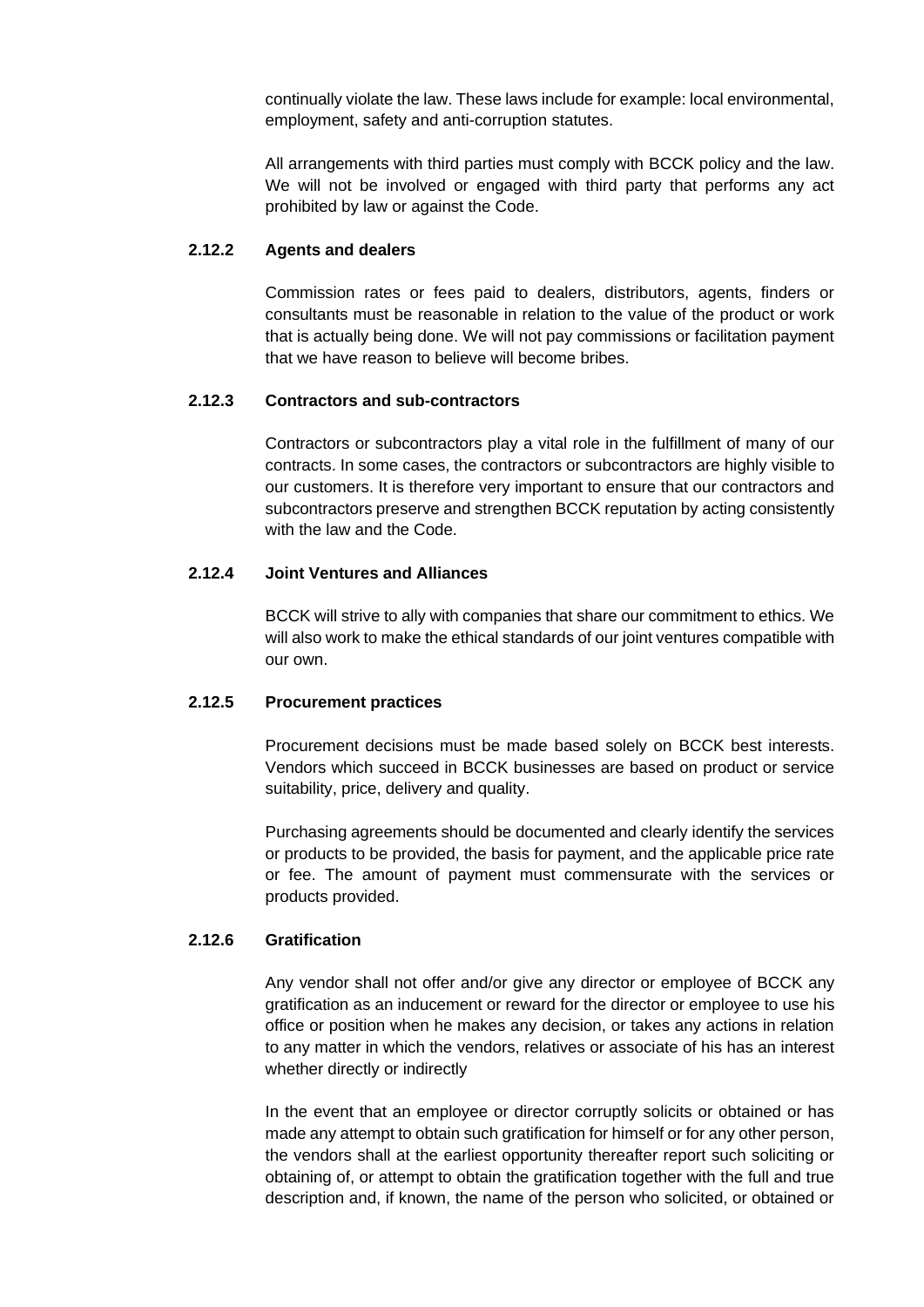attempted to obtain the gratification in accordance to the Whistleblower policy, and reporting procedures.

Similarly, in the event that an employee or director to whom any form of gratification is given, promised or offered, in contravention with any provision of Anti-Corruption Act (Act 575) shall report such gift, promise or offer together with the name, if known, of the person who gave, promised or offered such gratification to him in accordance to the internal notification procedures in the Whistleblower Policy.

# **2.12.7 Vendors and dealer's commitment to business ethics**

BCCK expects that all its vendors and business partners share to the common business ethics principles and policies as prescribe in this Code. Any vendors or business partners found to conduct unethical practices or violate the law shall not be tolerated and may be blacklisted, and their contracts or dealings may be terminated by BCCK.

# **2.13 Dealing with Competition**

The Company believes in fair competition.

# **2.13.1 Competition law**

BCCK employees should adhere to all Malaysian competition laws and also the local competition laws of the countries in which business is done.

Any clarifications on whether an action constitutes a violation of the competition laws should be referred to the Authorized Department or Human Resources Department.

# **2.13.2 General Competition Practices**

The competition practices prohibited include arrangements which provide for market sharing, boycott of vendors or competitors and mandatory tying or linking arrangements regarding the provision or supply of products and services.

# **2.14 Dealing with Communities**

BCCK is a responsible corporate citizen in all the communities wherever we do business.

# **2.14.1 Community service**

We serve society by providing innovative and superior quality products and services. Our brands inspire confidence and pride and by actively supporting the communities in which we operate. BCCK and BCCK employees throughout the region provide generous financial and voluntary support to worthwhile community programs.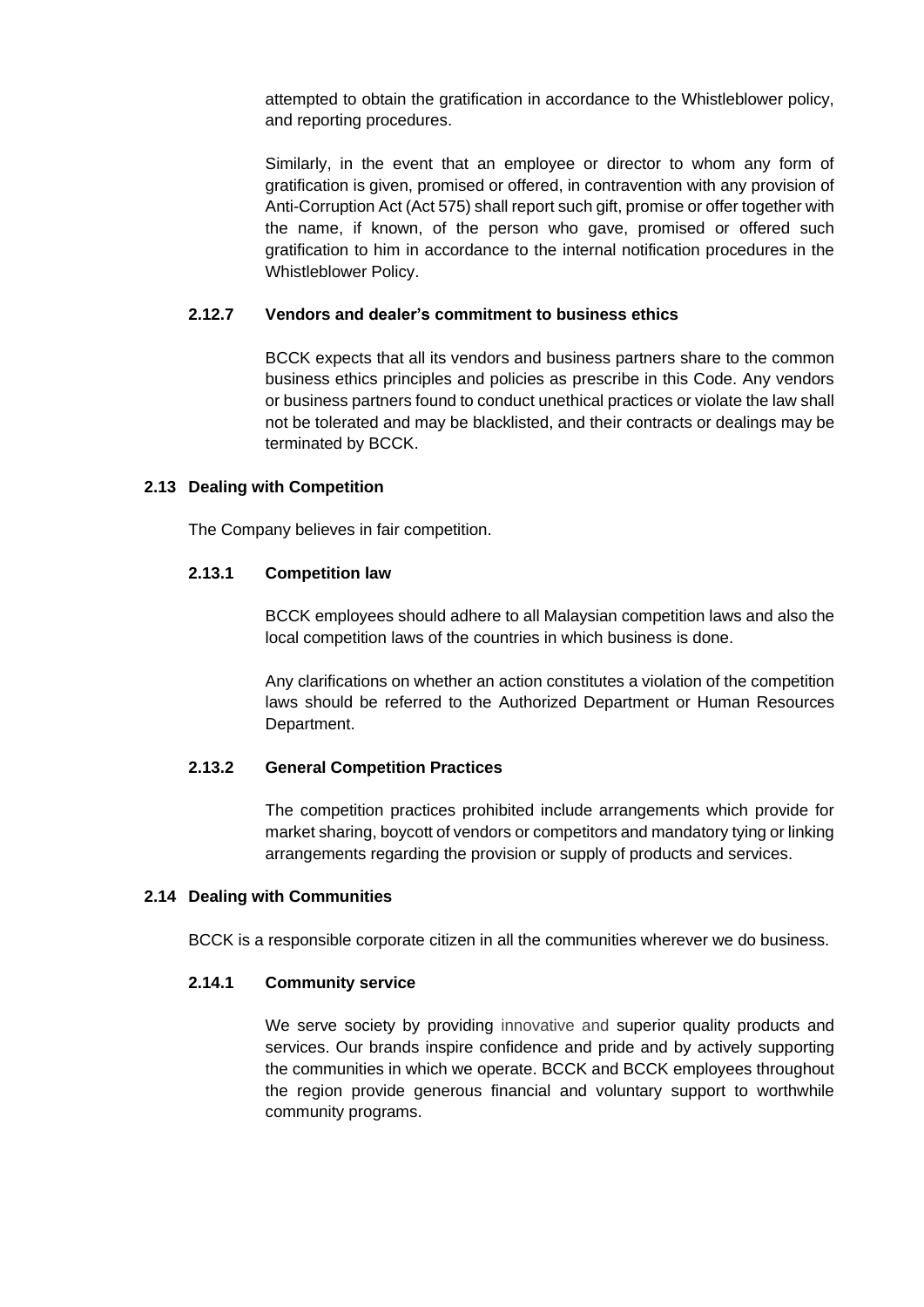# **2.14.2 Personal community activities**

BCCK employees are encouraged and free to support community, charity, nongovernmental or political organizations and causes of their choice; as long as they make it clear that their views and actions are not those of BCCK. We must ensure that our outside activities do not interfere with our job performance.

# **2.14.3 Environment**

We will respect the environment by complying with all applicable environmental laws in all countries which we conduct operations. BCCK is committed to the protection of the environment by minimizing the environmental impact of our operations and operating our business in ways that will foster a sustainable use of the world's natural resources.

BCCK employees must support this commitment by complying with BCCK environmental policies and programs. Employees must notify the management if hazardous materials come into contact with the environment or are improperly handled or discarded.

# **2.14.4 Communicating to external audiences**

Any requests or queries from the media should be forwarded to the Corporate Communications Department, or authorized departments in order to ensure professional and consistent handling of the concerns.

BCCK employees are expected to cooperate with reasonable requests for information from government agencies and regulators, and to consult with the Authorized Department or Human Resources Department before responding to any non-routine request.

All information provided must be truthful and accurate. We will not alter or destroy documents or records in response to an investigation or other lawful request.

Requests from external analyst and shareholders should be forwarded to Corporate Communications Department or authorized department.

# **2.15 Dealing with Governments**

As a responsible citizen, it is our obligation to comply with the law.

# **2.15.1 Compliance with the law**

BCCK directors and employees around the world are required to comply with all applicable laws and regulations whether we do business. Perceived pressures from supervisors or demands due to business conditions are not excuses for violating the law. When we have any questions or concerns about the legality of an action, we are responsible for checking with management or the Human Resources Department.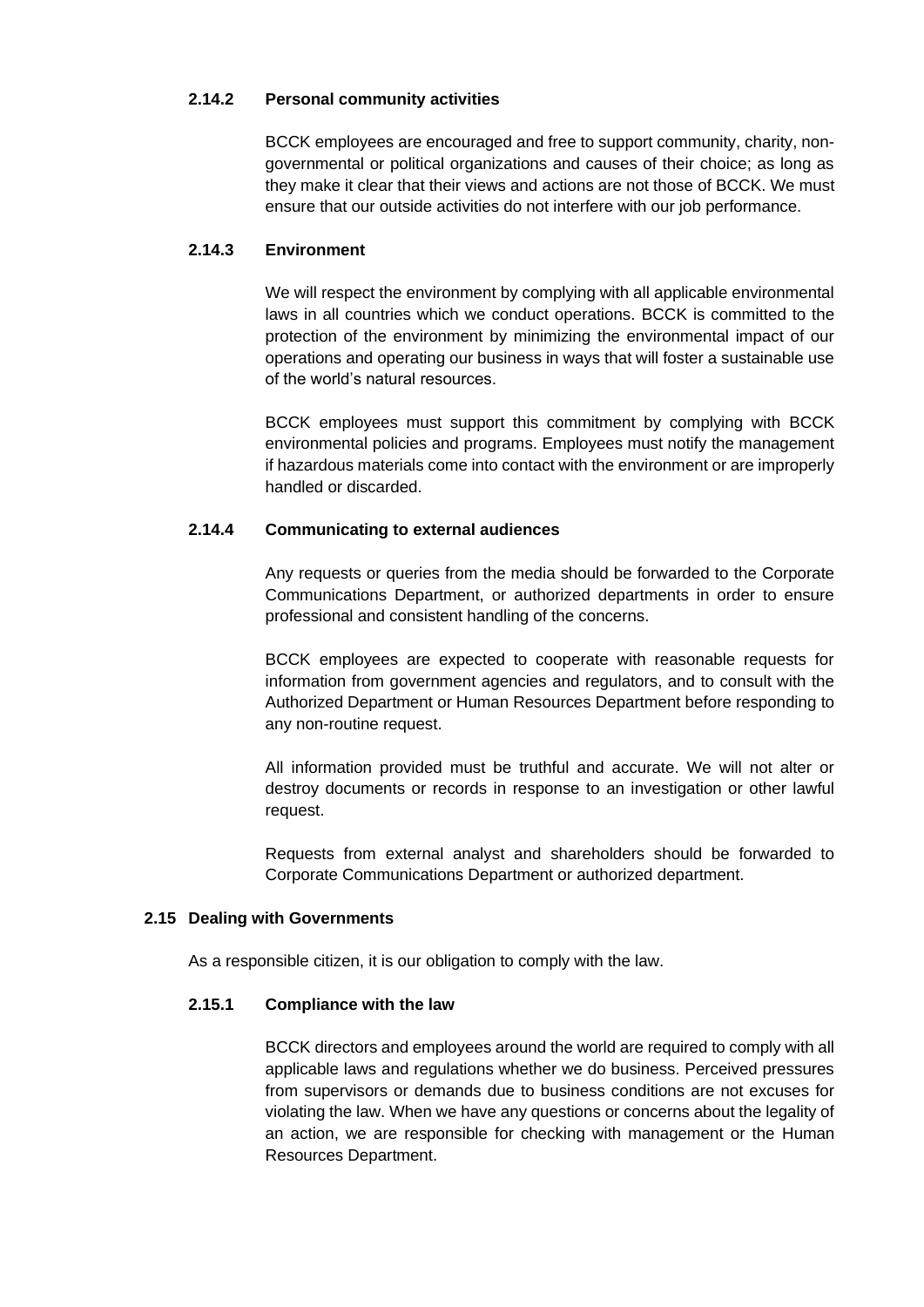# **2.15.2 Political donation**

BCCK does not make or offer monetary or in kind any political contributions to political parties, political party officials or candidates for political office.

#### **2.15.3 Political activities**

Employees are free to participate in politics as campaign manager, fund raiser, or volunteer, provided that their involvement is kept separate from their role and responsibilities as a BCCK employee. They must ensure that statements made in their political activities are clearly delivered as personal opinion and not able to be construed as BCCK position.

Employees who aspire to hold any key position of significant influence or as office bearer in any political parties must disclose and obtain written approval from the Director of Human Resources in order to hold such post

#### **2.15.4 Anti-corruption laws**

BCCK will comply with the anti-corruption laws of the countries in which it does business. BCCK directors and employees will not directly or indirectly offer or make corrupt payments to government officials, including employees of government-owned enterprises.

These requirements apply to all BCCK directors, employees and agents, such as sales representatives, no matter where they are doing business. If we are authorized to engage agents, make sure that they are reputable and require them to agree in writing to BCCK requirements and ethical standards.

# **2.15.5 Crossing national borders**

When importing or exporting products, services, information or technology, BCCK will comply with applicable local laws, regulations, and restrictions. In addition, when we travel internationally on company business, we are subject to laws governing what we import and export. BCCK directors and employees are responsible for knowing the laws that pertain to them, and for checking with their import/export compliance officials when in doubt.

#### **2.16 Dealing with Company Interests**

We protect the company's interests and use them in the best interest of the Company.

#### **2.16.1 Protecting BCCK interests**

Directors and employees are responsible for the protection of all BCCK interests used in carrying out their responsibilities and for taking reasonable steps to prevent theft or misuse of, or damage to, such property and may only be used for business purposes and other purposes approved by management. BCCK interests may never be used for illegal purposes.

BCCK interests are not limited to physical interests, but also include corporate information and intellectual property such as inventions, copyrights, patents,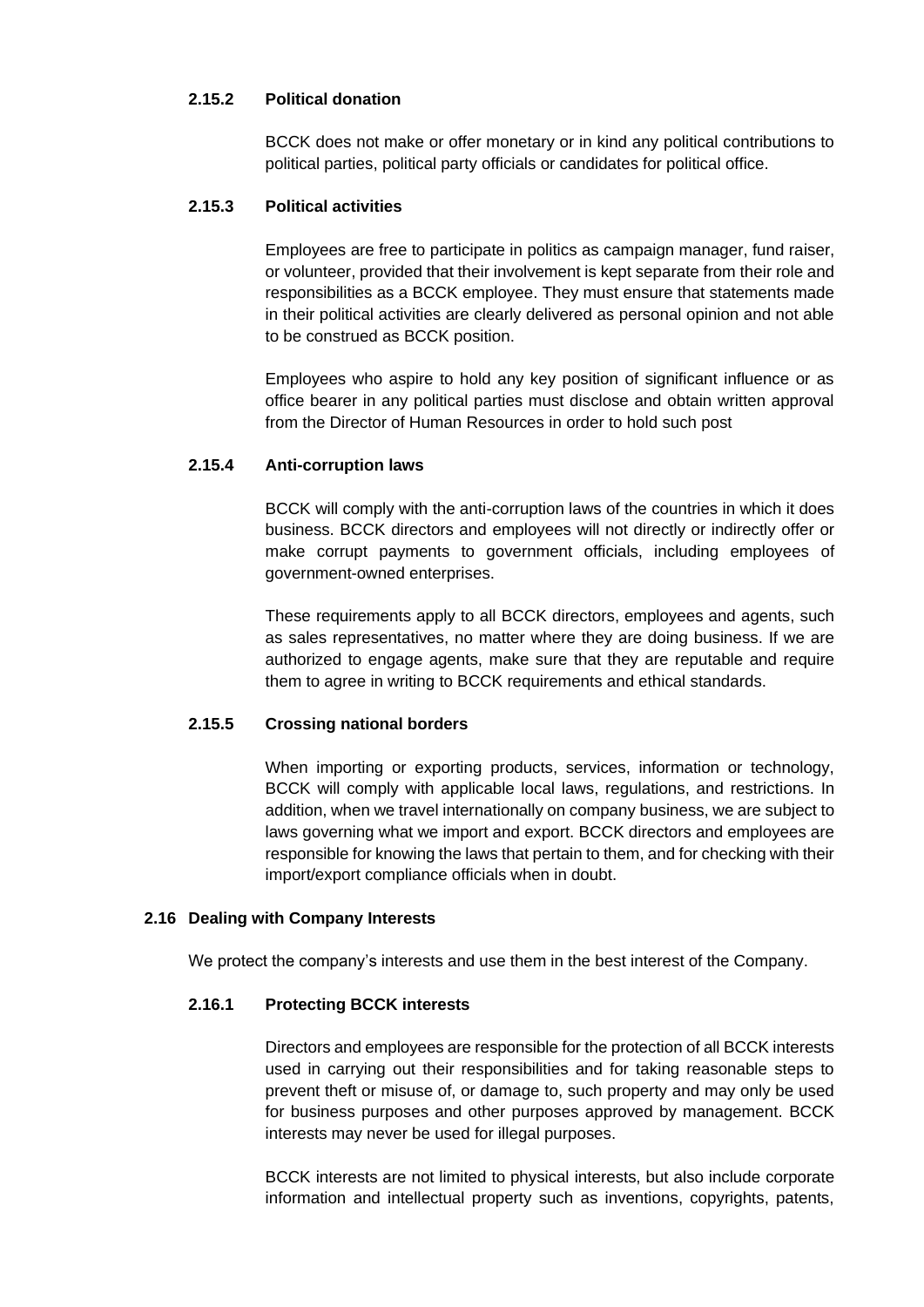trademarks and technology. As BCCK may license intellectual property from other companies, directors and employees must also ensure that property of this nature is protected in accordance with the agreements giving BCCK the right to use the property.

Equipment, tools, materials, supplies, and employees' time are to be used only for BCCK legitimate business interests. BCCK property must not be borrowed, loaned, or disposed of, except in accordance with the appropriate BCCK policies.

Just as we must not misuse or misappropriate interests internally, so must we not, for example, dispose of any Company interests in an unauthorized manner such as by selling, lending or giving it away without proper permission.

- i. Company interests
	- We are responsible for the proper expenditure of the Company's funds including expenses.
	- No secret fund of Company cash or other unrecorded interests shall be set up for whatever purpose.
	- We should be sure that the transaction is genuine and properly documented when spending or committing Company funds and that the Company receives appropriate value in return.
- ii. Customer or vendor interests
	- In the same way that we are responsible for all physical Company property entrusted to our care, we are also responsible for property of our customers or vendors in our custody.
	- We should treat it as we would our own, and not damage it, deface it or remove it or for personal use unless authorized to do so.
- iii. Computers and Information Technology (IT)
	- In many countries there are strict laws governing the use of IT, computer software and computer records.
	- We at BCCK are required to understand and strictly comply with BCCK IT Policy.
	- We should use office computers, or terminals, only in the way in which we have been instructed and not to use or enter into prohibited sites, material, software or tools other than for company business purposes. We should protect our own password, if we have one, and not to use anyone else's ID to access records. We should never share our passwords with other users.
	- We should not alter records or software instructions unless we are authorized to do so and always ensure that any software, we use has been obtained from authorized company vendors.

#### **2.16.2 Proprietary information**

We will safeguard all proprietary information accordingly, keeping it secured, and limiting access to those who have a need to know in order to do their jobs.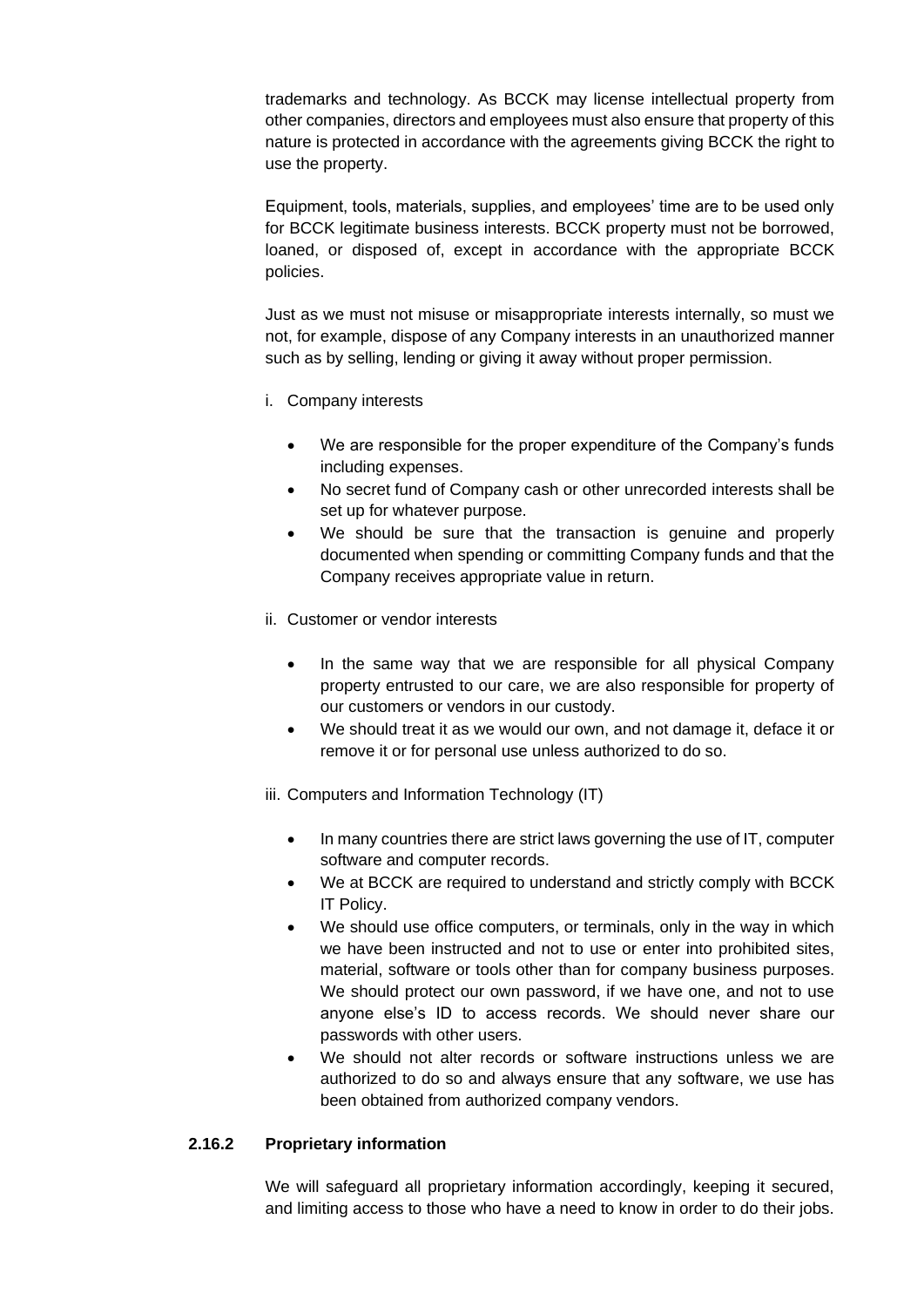Proprietary information includes any information that is not generally known to the public and is helpful to BCCK, or would be helpful to competitors. It also includes information that business partners including vendors and customers have entrusted to us. The obligation to preserve proprietary information continues even after our employment ends with BCCK.

#### **2.16.3 Accuracy of Company records**

We require honest and accurate recording and reporting of information in order to make responsible business decisions. This includes such data as quality, safety, and personnel records, as well as all financial records.

All financial books, record and accounts must accurately reflect transactions and events, and conform both to required approved accounting standards and to BCCK system of internal controls. In the context of Malaysian law, Section 2 of the Financial Reporting Act 1997 (Act 558) states "approved accounting standards means accounting standards which are issued or approved by the Malaysian Accounting Standards Board (MASB) under subsection 7(1)".

No false or artificial entries may be made. When a payment is made, it can only be used for the purpose spelled out in the supporting document.

# **2.16.4 Recording and Retaining Business Communications**

All business records and communications should be clear, truthful and accurate. Business records and communications often become public through litigation, government investigations and the media. We will avoid exaggeration, colorful language, guesswork, legal conclusions, and derogatory remarks or characterizations of people and companies. This applies to communications of all kinds, including e-mail and "informal" notes or memos. Records should always be retained and destroyed according to BCCK record retention policies.

# **2.16.5 Sharing Best Practices**

BCCK allows and encourages sharing of best practices document, information and knowledge with another company or organization provided that the information and knowledge shared are not regarded as proprietary information and not detrimental or adversely affecting the Company's business and competitive advantage.

# **3 Conflict of Interests**

The Company operates and makes business decisions based on the best interests of BCCK.

# **3.1 General Considerations**

Business decisions and actions must be based on the best interests of BCCK, and must not be motivated by personal interest, considerations or relationships. Relationships with prospective or existing vendors, contractors, customers, competitors or regulators must not affect our independent and sound judgment on behalf of BCCK.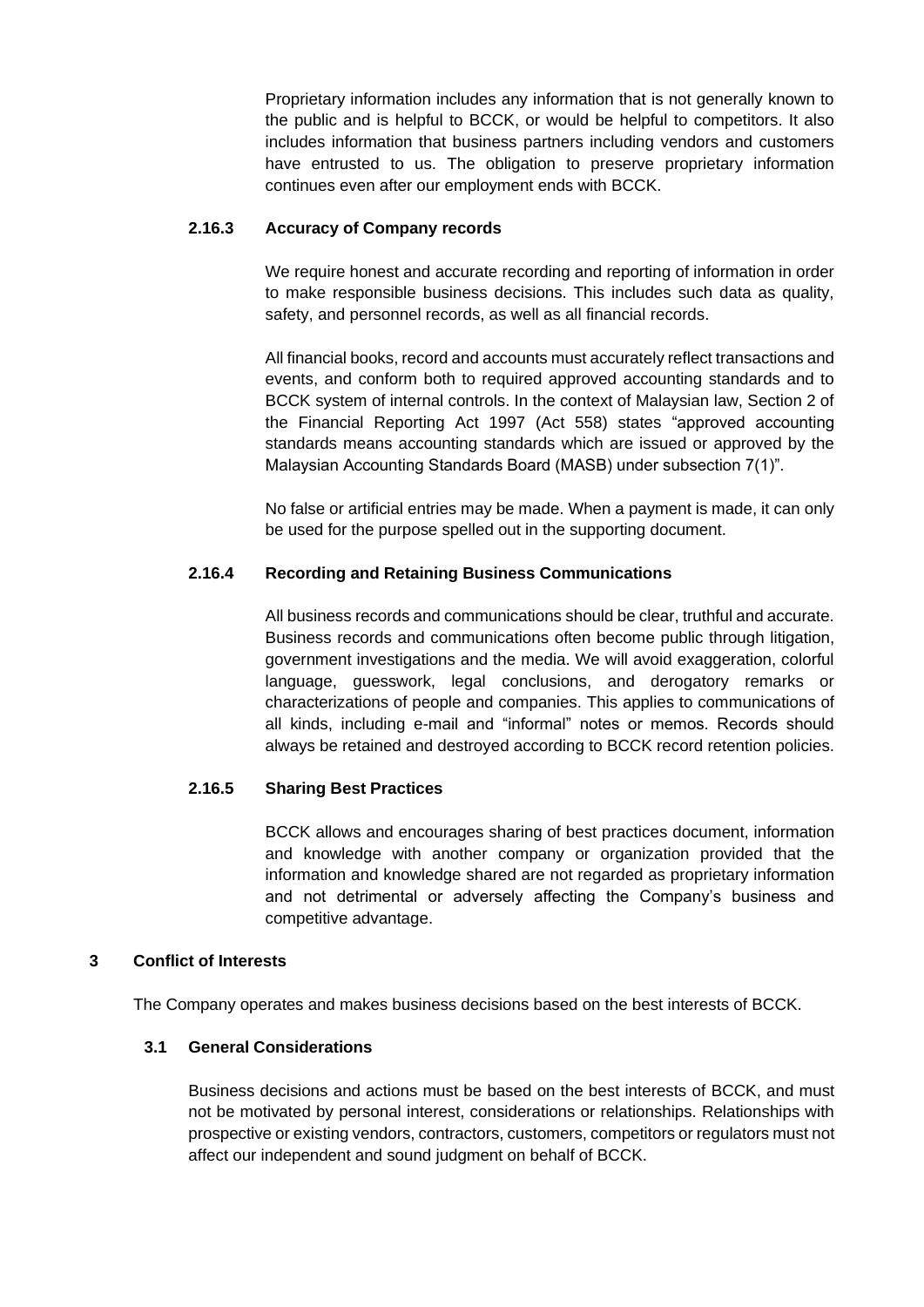Conflicts of interest will arise where an employee's ability to perform his Company duties effectively and impartially is potentially impaired by an outside appointment, relationship or activity. Employees should not take improper advantage of their position as employees of the Company or of information obtained in the course of their employment. Similarly, employees should not by concentrating unduly on outside activity, lessen their contribution to their work in the Company.

Employees can take this Code into account when forming their own judgment about any outside role, relationship or activity concerning them. Employees are expected to exercise basic common sense in avoiding any conflict of interest. They are expected to act in a manner consistent by giving their full-time services to the Company and to avoid situations that might give rise to questions as to whether they have acted in the best interests of the Company. On occasions, however, the question of whether or not conflict of interest exists may be less clear and open to interpretation. Whenever such a case arises the employees concerned should consult his respective superior or the Human Resources Department

# **3.2 Outside Business Appointments, Directorships/Undertakings**

Employees may not work for or receive payments for services from any competitors, customers, distributors or vendors of BCCK without approval of management. Any outside activity must be strictly separated from BCCK employment and should not harm job performance at BCCK. We must make sure that the skills we learn and use at BCCK are not used in such a way that could adversely affect the business of BCCK.

The general rule is that employees may not accept employment in or undertake work for any other company, firm or organization. Any outside business appointment or undertaking (other than with another BCCK Company or Group associate companies), whether as employee, executive or non-executive director, active or silent partner, adviser, agent, manager or consultant, whether on a paid or gratuitous basis may only be undertaken in exceptional cases and only with the written permission of the Director of Human Resources.

However, helping the community by serving on boards of non-profit or community organizations is encouraged, and does not require prior approval so long as the activities are not to the disadvantage of BCCK and should not adversely affect employees' job performance at BCCK.

Employees are not allowed to accept outside directorships or become partners in entities, which are either listed on the Company's list of authorized contractors or their subcontractors of any tier that have any form of business dealings with the Company directly or indirectly.

#### **3.3 Ownership of equity in entities having a business relationship with BCCK**

Employees are not allowed, either directly or indirectly, e.g. through their families as proxy, holding shares or other forms of beneficial interest ("equity") in:

- i. Privately owned entities which derive the major part of their income from contractual or other business arrangements with BCCK.
- ii. Privately owned entities which are listed in BCCK list of authorized contractors of any tier, even if the entities concerned do not derive most of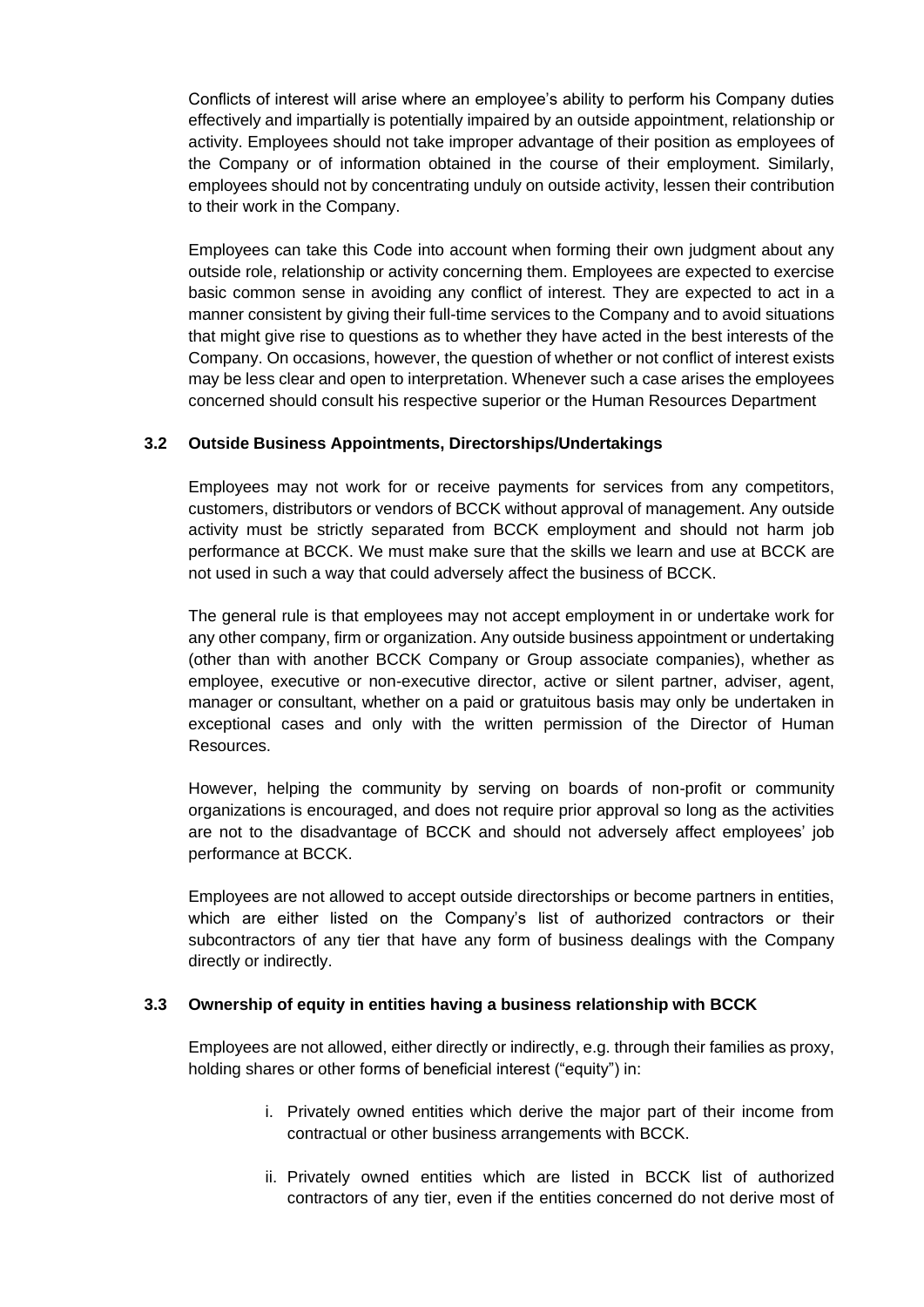their income directly or indirectly from contractual or other business arrangements with BCCK.

iii. Privately owned entities supplying materials, equipment, property and/or services to BCCK whether directly or indirectly.

As can be seen, the above ruling does not apply to shares held by employees in public quoted companies, which have a business relationship with the Company, either directly or through a subsidiary. However, in this case, if there is any possibility that such a holding could cause conflict with his/her duty as BCCK employee, the employee concerned should bring the matter to the immediate attention of the Director of Human Resources in writing.

#### **3.4 Family or close personal friendship interests**

Employees whose families or close personal friends have interests (whether this be in the form of directorships, partnerships, share, Group, consultancies, advisories or through agencies) in entities, which are on the Company's list of authorized contractors or their subcontractors of any tier which have any form of business dealings with the Company whether directly or indirectly, and who are involved in any decisions regarding the dealings (whether directly or indirectly) with such entities in the course of their duties with the Company, should declare to the Director of Human Resources in writing of such interests prior to entering into any such decisions/dealings.

Employees must also disclose to the company if any of their family members or close personal friend works or provides any kind of services to the competitors, vendors or contractors. Employees shall avoid or abstain from participating or making decision involving such deals.

#### **3.5 Contractual dealings with employees**

The Company shall not purchase or lease property, equipment or materials from or enters into contractual arrangements (other than employment contracts) with its employees, except in exceptional circumstances and authorized in writing by the Director of Human Resources.

As a further exception, the Company has no objection to renting houses owned by employees or their families provided such interest has been declared to the Director of Human Resources.

#### **3.6 Proprietary information**

Employees must not disclose proprietary information to any person both within and outside of BCCK unless authorized to do so or to third parties, for example; independent consultants, external auditors and solicitors, who are bound by secrecy obligations or a professional code of ethics prohibiting disclosure of such proprietary information. This includes, as prohibited, any disclosure of proprietary information to family and friends.

It is the employee's responsibility to know what information is confidential and to obtain clarification when in doubt. This obligation continues even after leaving BCCK.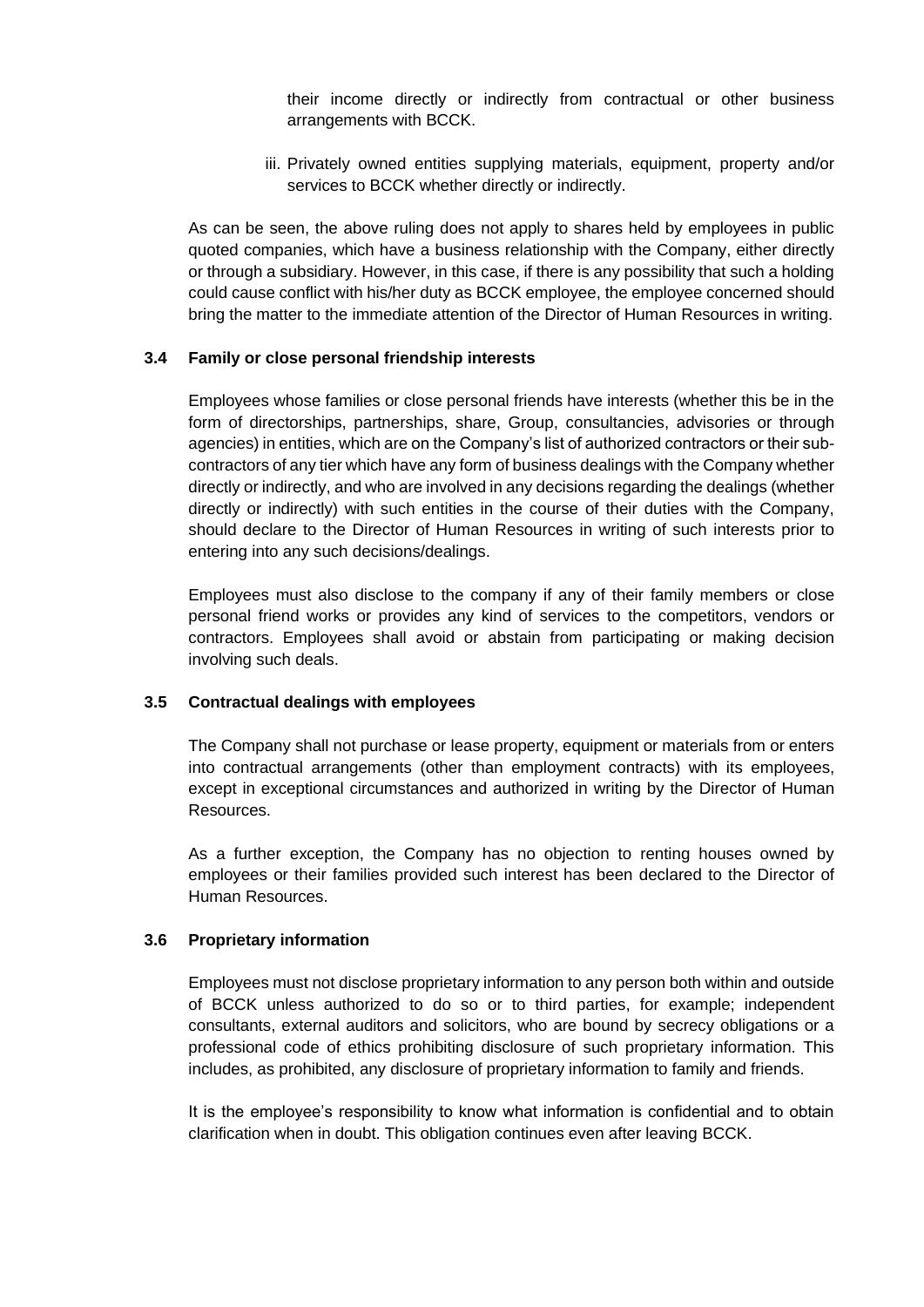The use of the Company information for personal gain is strictly prohibited. In particular, directors and employees should not trade Company information or conduct "information brokering" with unauthorized parties.

Where propriety information is entrusted to persons outside of BCCK, efforts must be made to ensure the continuing protection and confidentiality of that information. Within BCCK, proprietary information should be disclosed only on a "need-to-know" basis.

 Directors and employees must not use proprietary information for unauthorized purposes. They must also take reasonable care to protect proprietary information against loss, theft, unauthorized access, alteration, or misuse. Departing BCCK directors and employees who have access to BCCK proprietary information will be reminded of their continuing responsibility to protect it and maintain its confidentiality. BCCK expects that all employees joining in from other companies will not disclose the proprietary information of those companies.

Any information that is lawfully within the public domain can be exchanged or disclosed by employee to competitors in the course of carrying out their duties. However, any other information that is commercially sensitive, for example any pricing-related data such as margin and supply costs (whether current or historical) that may enable the competitors to reasonably deduce our business strategy and future pricing intentions must not be disclosed or exchanged.

#### **3.7 Investments**

BCCK employees may not allow their investments to influence, or appear to influence, their independent judgment on behalf of BCCK. This could happen in many ways, but it is most likely to create the appearance of a conflict of interest if a BCCK employee has an investment in a competitors, vendor, customer, or distributor and his decisions may have a business impact on this outside party. If there is any doubt about how an investment might be perceived, it should be disclosed to his superior.

We are also prohibited from directly or indirectly buying, or otherwise acquiring rights to any property or materials, when we know that BCCK may be interested in pursuing such an opportunity and the information is not public.

#### **3.8 Gifts**

i. Gifts to BCCK directors and employees

BCCK has adopted a "No Gift" Policy whereby, subject only to certain narrow exceptions, BCCK employees and directors (executive and non-executive), family members or agents acting for or on behalf of BCCK employees, directors or their family members are prohibited from, directly or indirectly, receiving or providing gifts.

Employees and directors must abide by this policy in order to avoid conflict of interest or the appearance of conflict of interest for either party in on-going or potential business dealings between BCCK and external parties as a gift can be seen as a bribe that may tarnish BCCK's reputation or be in violation of anti-bribery and corruption laws.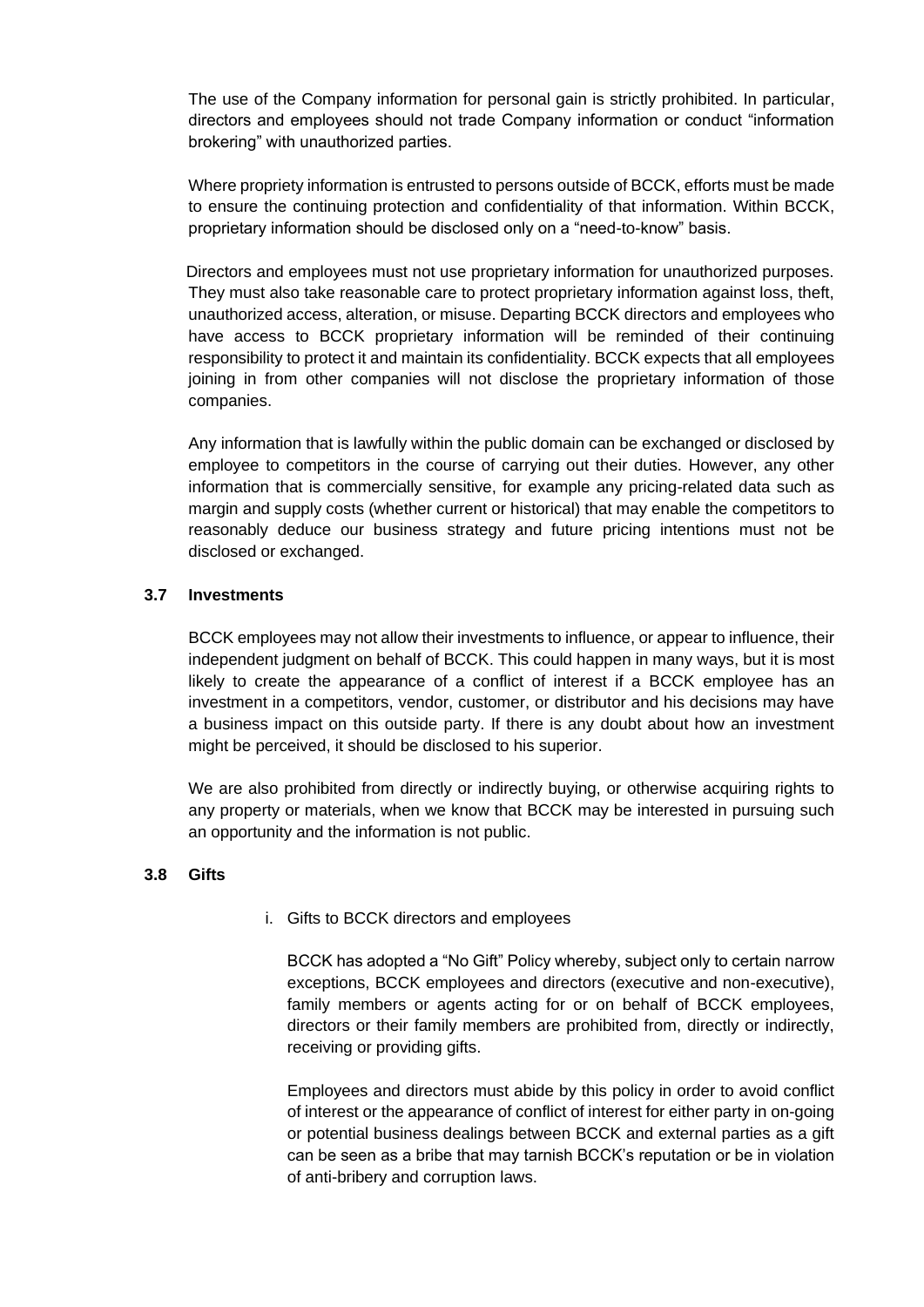The onus to report gifts received rests entirely upon the employee involved. Whereas the Company will, from time to time, remind employees of this obligation by circulars and will also advise contractors and vendors of Company policy in this regard.

ii. Gifts given by BCCK

Some business situations call for giving gifts. BCCK gifts must be legal, reasonable, and approved by management or the Board of Directors.

#### **BCCK directors and employees must never pay bribes**.

The Company understands that gift-giving practices vary among cultures. Our local gift policies and guidelines address this. We will not provide any gift if prohibited by the law or the policy of the recipient's organization. For example, the directors and employees of many government organizations around the world are prohibited from accepting gifts.

#### **3.9 Entertainment**

It is not unusual, in the course of business, for employees to be entertained by contractors, dealers, vendors or customers. If such entertainment becomes a regular feature or when it exceeds a reasonable scale, employees are advised to report this to their immediate superior respectively. An occasional dinner is acceptable but lavish entertainment or a paid holiday is not. We consider "entertainment" to include a representative of both parties at the event.

i. Entertainment to BCCK employees

We may accept entertainment that is reasonable in the context of the business and that advances the Company's interests. For example, accompanying a business associate to a local cultural or sporting event, or to a business meal, would in most cases be acceptable.

Entertainment that is lavish or frequent may appear to influence one's independent judgment on behalf of BCCK. If an invitation seems inappropriate, we must turn down the offer or pay the true value of the entertainment ourselves. Accepting entertainment that may appear inappropriate should be discussed with immediate superior, in advance if possible.

ii. Entertainment by BCCK

We may provide entertainment that is reasonable in the context of the business. If we have a concern about whether providing entertainment is appropriate, we will discuss it with the management in advance.

Entertaining government officials may be prohibited by law in some countries, hence consultation and approval from immediate superior in each instance is required.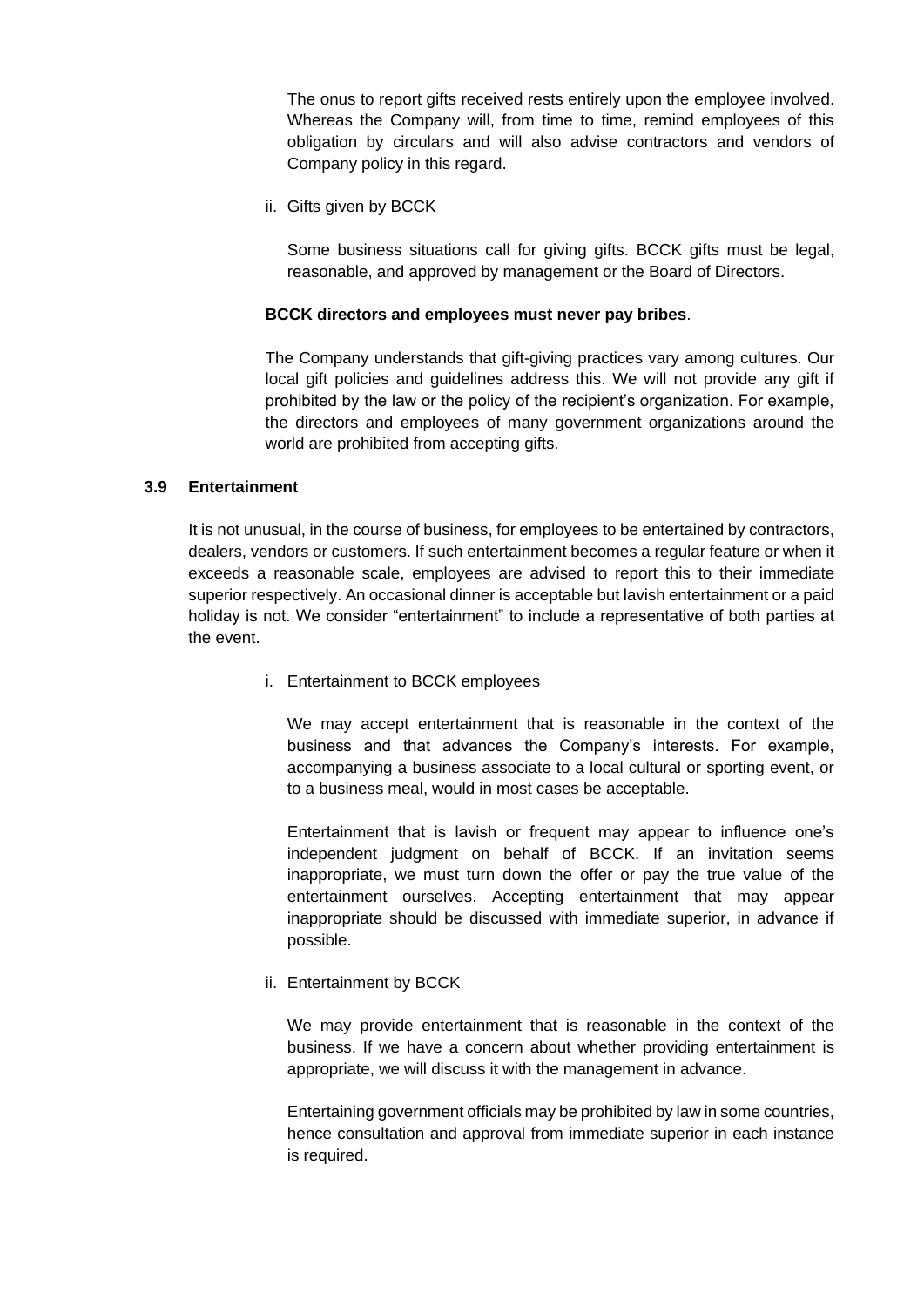#### **3.10 Travel**

#### i. Acceptance of Travel Expenses

BCCK employees may not accept any corporate hospitality nor are they allowed to accept hospitality that is excessive, inappropriate, illegal or given in response to, in anticipation of, or to influence a favorable business decision, particularly from parties engaged in a tender or competitive bidding exercise (for e.g. contractors, vendors, suppliers and etc.)

## ii. Providing Travel

Unless prohibited by law or the policy of the recipient's organization, BCCK may pay the transportation and lodging expenses incurred by customers, agents or vendors in connection with a visit to a BCCK facility or product installation. The visit must be for a legitimate business purpose, for example; on-site examination of equipment, contract negotiations, or training.

Traveling by government officials that is sponsored or paid for by BCCK must be approved in advance by the head of division or senior management in the Company.

#### **3.11 Public service, recreational, sporting and community activities**

Generally, the Company wishes to encourage the participation outside working hours in unpaid voluntary public service, recreational, sporting and other community activities. Sometimes, however, these activities fall too heavily on certain individuals and the effectiveness of their work for the Company may, thereby, be diminished. The general rule is that employees invited to serve on local bodies, or as appointed or elected officials must be able to combine their outside activities with full-time Company employment. Such employee must be able to discharge their dual responsibilities satisfactorily both in respect of the time taken up by the outside activity and the compatible nature of the duties involved.

Employees wishing to serve on statutory or public bodies must obtain the Director of Human Resources written permission.

Employees who consider it sufficiently important for them to take time off during working hours to undertake some outside activity or duty must obtain permission from their immediate superior beforehand.

#### **3.12 Disclosures and Declarations**

Declaration or Integrity Pledge is a procedure in relation to declaration (and disclosure of any conflict of interest) by the Employees of BCCK.

Director of Human Resources or his authorized representative shall coordinate, compile and ensure the safekeeping and the confidentiality of the Integrity Pledge

Employees shall submit Integrity Pledge Forms to the Director of Human Resources.

All information and data stated in the forms for Integrity Pledge shall be designated **"Private & Confidential"**.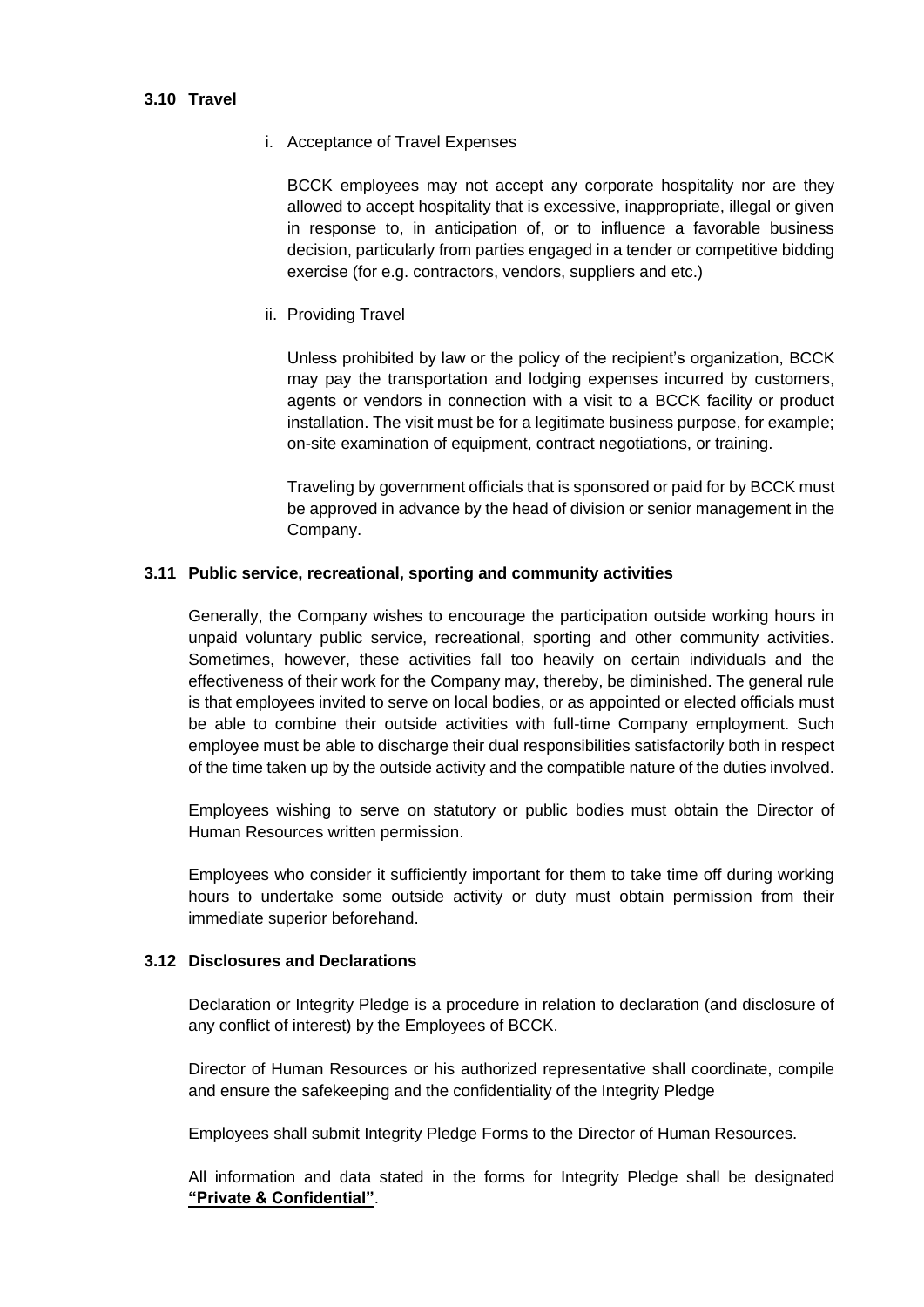# **3.13 Failure to Make Declaration of Interest**

Failure by employees to make and submit the interest declaration as required and within the stipulated time period, might subject the employee to disciplinary action, including summary dismissal, without further notice.

# **3.14 Scope of Employee Affected**

All Employees.

# **3.15 ROLES AND RESPONSIBILITIES**

| <b>DESIGNATION</b>                   | <b>RESPONSIBILITIES</b>                                                                                                                                                                                                       |
|--------------------------------------|-------------------------------------------------------------------------------------------------------------------------------------------------------------------------------------------------------------------------------|
| Employees - New                      | Submit Personal Information, Declaration of<br>$\bullet$<br>Interest within 30 days after reporting duty.                                                                                                                     |
| Employees - Existing                 | Update the subsequent declarations.<br>$\bullet$<br>Fill up relevant form and submit to Director of<br>Human Resources not later than the end of the<br>following month from the date of the transaction.                     |
| HR Executive, Employee<br>Engagement | Prepare DOI documents.<br>$\bullet$<br>Follow-up on affected employee who has yet to<br>submit the DOI documents.<br>Monitor and compile all the DOI documents from<br>$\bullet$<br>BCCK Employees (housekeeping activities). |
| HR Manager, Employee<br>Engagement   | Brief on DOI policy to new executive and affected<br>non-executive<br>Provide quarterly updates to DOHR<br>٠<br>Keep the keys to the safe containing the DOI<br>submissions                                                   |
| <b>Director of Human Resources</b>   | Remind all employees concerned within BCCK to<br>٠<br>update and submit DOI forms.                                                                                                                                            |

# **3.16 PROCEDURES**

# **1. Initial Interest Declaration**

- 1.1 All Managers and selected executives based on function are required to declare and submit the declaration forms to the Director of Human Resources upon reporting for duty and/or not later than thirty (30) days after reporting for duty.
- 1.2 All current affected employees should, no later than thirty (30) days from Effective Date, submit the declaration forms to the Director of Human Resources.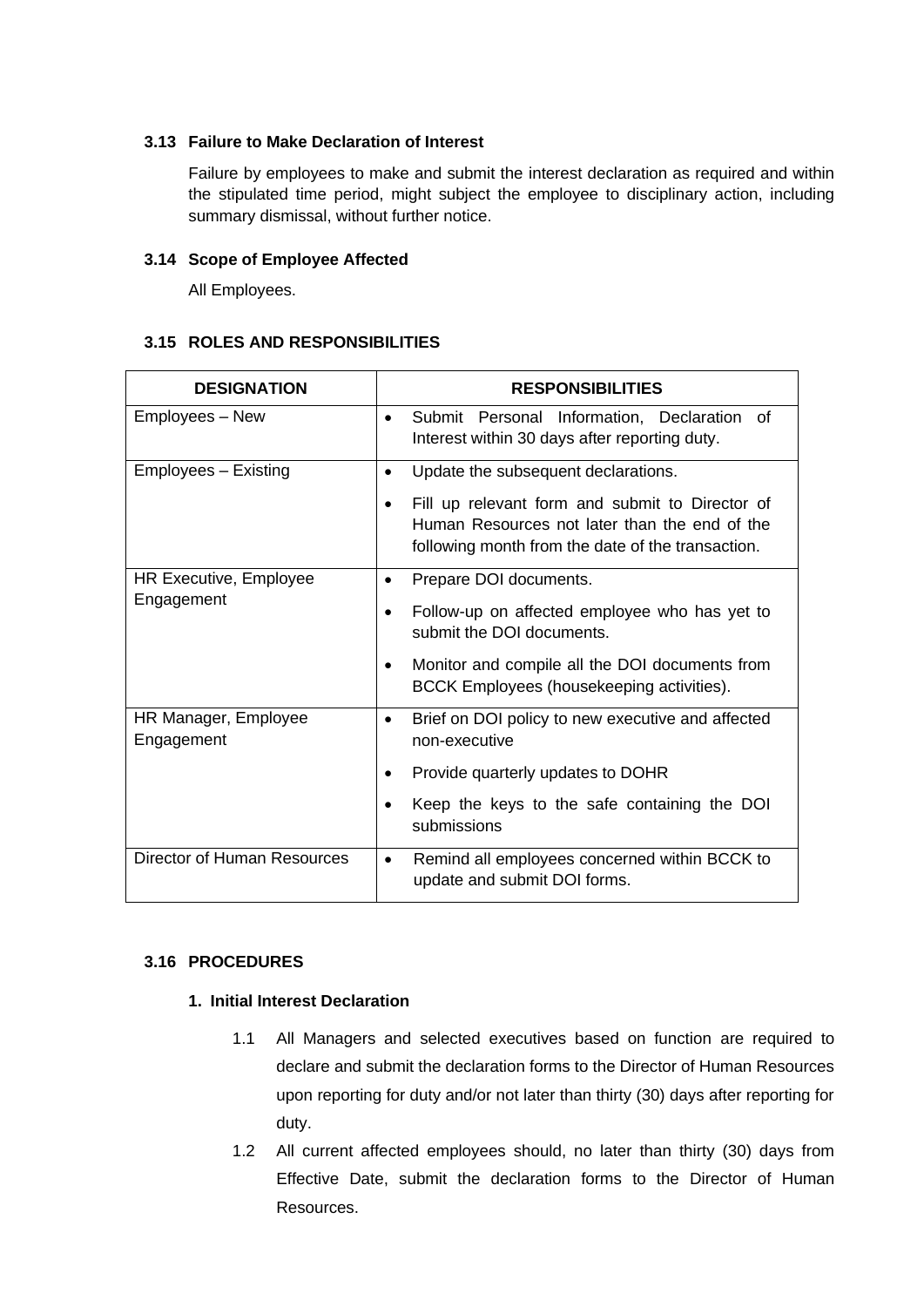- 1.3 An Employee who has been promoted to Executive Grade, or Manager position and above should not later than thirty (30) days from the date of his promotion, submit the declaration to the Director of Human Resources.
- 1.4 Affected employees who do not have any stated or relevant interest to declare should submit the DOI form with the words "No interest to declare" written on the form**.**

# **2. Subsequent Interest Declaration**

- 2.1 All employees and member of the board are required to submit subsequent declarations to the Director of Human Resources under the following circumstances: -
	- (a) Annual submission for renewal of Declaration of Interest on the first week of January of each year
	- (b) Any employee or member of the board with any transfer of interest either entirely or part thereof any forms of investment either in BCCK's customers and/or suppliers or BCCK's competitor and their business interest.
- 2.2 The Director of Human Resources will issue a yearly and timely reminder to all employees.
- 2.3 Subsequent interest declarations should be effected using DOI form, to be submitted to the Director of Human Resources not later than the end of the following month from the date of the transaction of acquiring and or disposing of the interest.
- 2.4 BCCK, the Board and/or the Chairman of the Board of Directors reserves the right to direct any employee to submit further and additional information in relation to his interest. This additional information should be submitted not later than thirty (30) days from the date of official written notice by BCCK.
- 2.5 In the case of employee of the Procurement department where there is no change to declare, they are not required to submit the related DOA form, but they are required to submit an official notification declaring "No Change of Interest" addressed to the Director of Human Resources.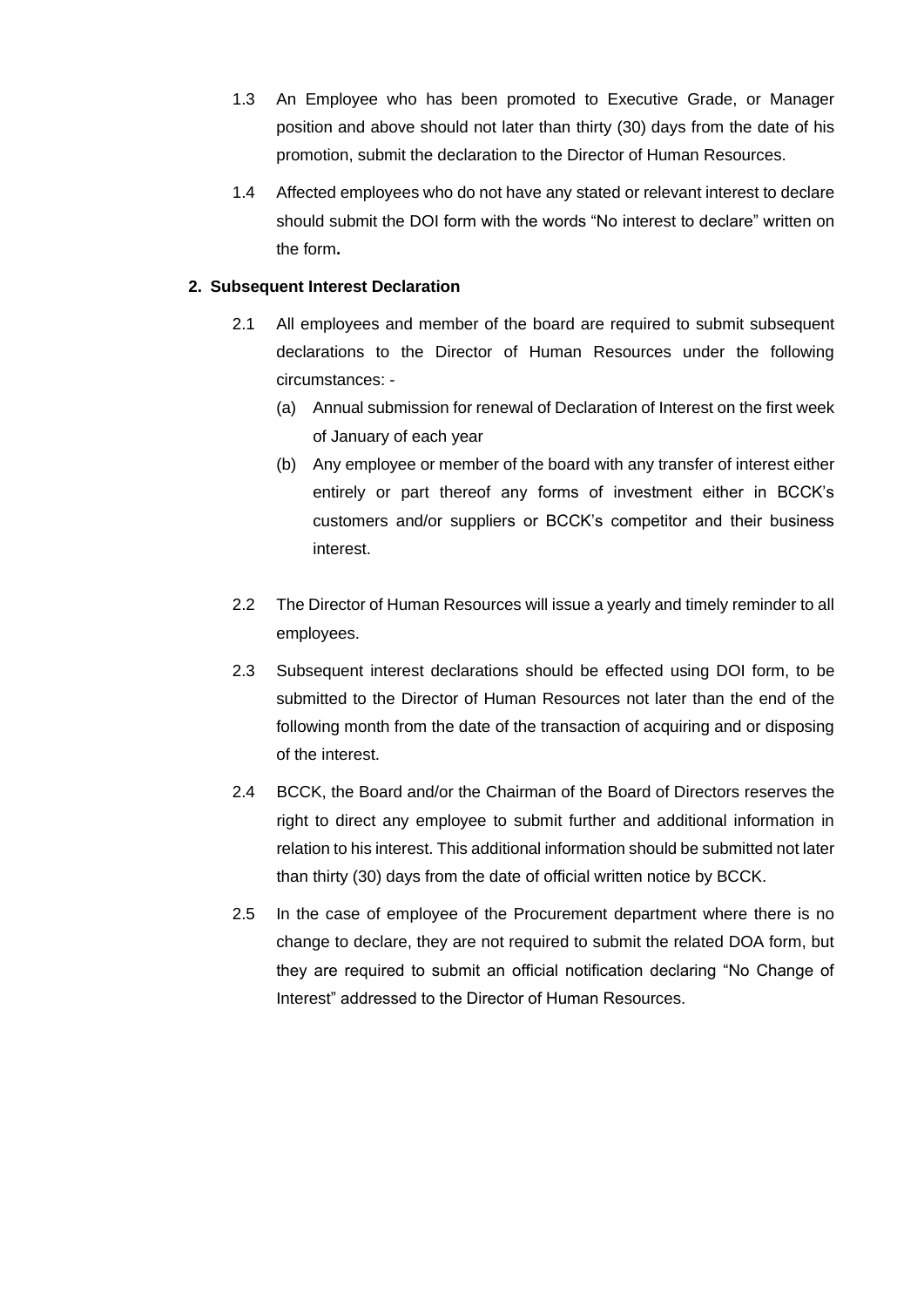#### **2.6 PROCESS FLOW**



Note for Subsequent Declaration:

Submission shall not be later than the end of the following month from the date of transaction, during which the respective acquisitions or disposals were affected.

#### **4 Whistle Blowing Policy**

This policy set out the mechanism for preventive and corrective actions within BCCK, avoiding the negative effects that come with public disclosure (such as loss of image, reputation, financial distress, loss investor confidence)

Whistleblower shall act as an early warning system on safety issues and help uncover fraud and mismanagement in the workplace.

Through this policy, any member of the board, employee, and other representatives of the company, including all agents, consultants, independent contractors and vendors of BCCK and its related agencies including local and foreign subsidiaries, associates, joint ventures and affiliate companies (referred to as Representatives), acting as a Whistleblower and who speaks out on good faith against illegal, unethical or improper business conduct within BCCK, shall have the protection against victimization and dismissal.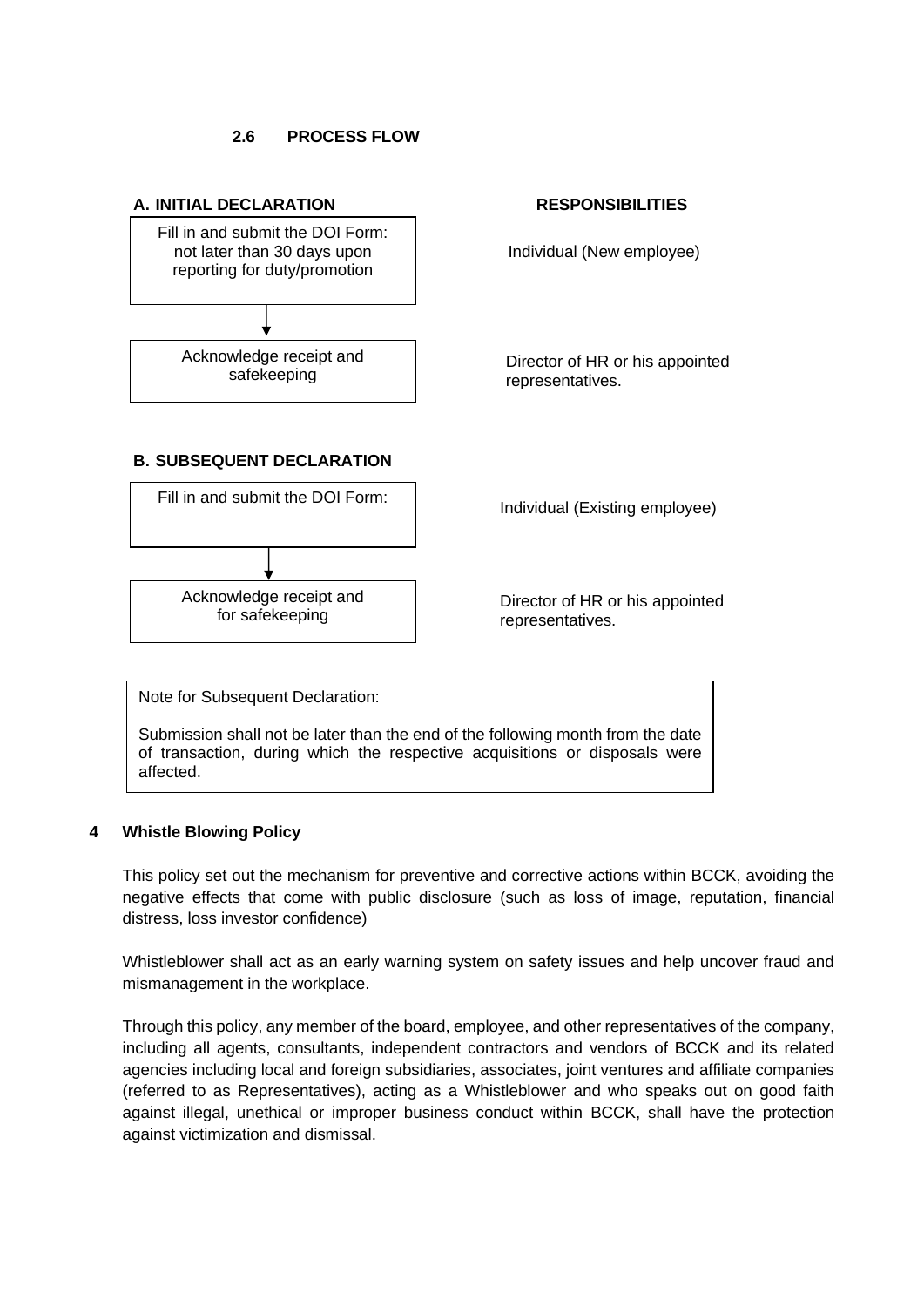In this manner the Whistleblower can help BCCK to monitor and keep track of such illegal, unethical or improper business conduct within BCCK which otherwise may not be easily detected through normal process or transaction.

The aim of this policy is for the employees (both permanent as well as contract employee to bring up the matters in an independent and unbiased manner.

The Whistleblower is not required to prove the allegation but suffice by providing sufficient information for management to take appropriate action.

Any attempt to retaliate, victimize or intimidate against the Whistleblower or an employee of BCCK who made the report in good faith is a serious violation of the Business Code of Ethics and shall be dealt with serious disciplinary actions and procedures.

This policy shall not in any way prohibit the Whistleblowers from lodging report or complaint with any statutory body including Anti-Corruption Agency, police or other enforcement agencies.

| <b>DESIGNATION</b> | <b>RESPONSIBILITIES</b>                                                                                                                                                              |
|--------------------|--------------------------------------------------------------------------------------------------------------------------------------------------------------------------------------|
| <b>Directors</b>   | To be conversant with the Code to ensure the<br>$\bullet$<br>understanding of how BCCK business should be<br>conducted                                                               |
|                    | To oversee the conduct of the company's business<br>and ensure its proper management                                                                                                 |
|                    | To identify business risks and ensure the proper<br>management of such risks                                                                                                         |
|                    | To abide to all principles laid down in the Malaysian<br>٠<br>Code on Corporate Governance and the Company<br>Directors Code of Ethics issued by Companies<br>Commission of Malaysia |
|                    | To abide and discharge their responsibilities in<br>accordance with this code                                                                                                        |
|                    | To report any violation of the Code through the proper<br>channel                                                                                                                    |
|                    | To complete and update a new Declaration of Interest<br>and Interests when there are any changes as and<br>when necessary                                                            |

# **4.1 ROLES AND RESPONSIBILITIES**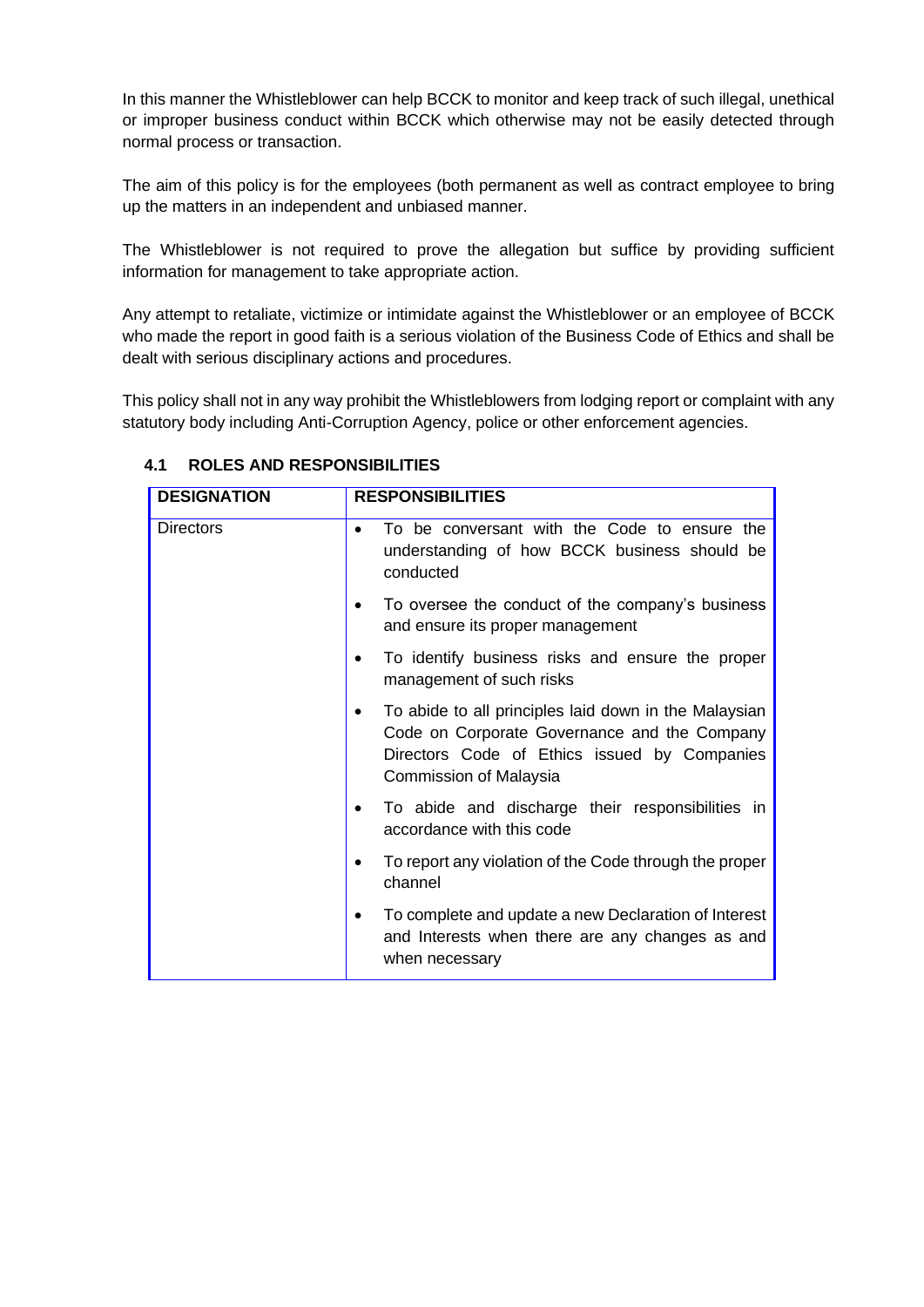| <b>DESIGNATION</b> | <b>RESPONSIBILITIES</b>                                                                                                                                                                       |
|--------------------|-----------------------------------------------------------------------------------------------------------------------------------------------------------------------------------------------|
| Management         | To ensure that all employees under their control<br>$\bullet$<br>receive and sign an acknowledgement of receipt of a<br>copy of the Code of Ethics at employment and with<br>immediate effect |
|                    | To ensure that employees are fully conversant with<br>٠<br>the Code through conducting compulsory orientation<br>program on it from time to time                                              |
|                    | To ensure that the Code forms part of BCCK<br>$\bullet$<br>orientation program                                                                                                                |
|                    | To ensure that all standards, policies and procedures<br>$\bullet$<br>comply with the Code and are communicated to all<br>employees                                                           |
|                    | To report any violations of the Code up through the<br>$\bullet$<br>chain of command                                                                                                          |
|                    | Ensuring that all ethical matters<br>that<br>cannot<br>٠<br>immediately be decided on are properly escalated to<br>the appropriate level                                                      |
|                    | To ensure that each employee completes the<br>$\bullet$<br>Declaration of Interest and Interests form (where<br>applicable)                                                                   |
|                    | To create and maintain a Gift register for the<br>$\bullet$<br>division/department/section                                                                                                    |
|                    | To ensure that record is kept for all Integrity Pledge<br>٠<br>form received                                                                                                                  |
| Employees          | To be conversant with the Business Code of Ethics to<br>ensure the understanding of how BCCK business<br>should be conducted                                                                  |
|                    | To abide by the behaviour embodied in the Code<br>٠                                                                                                                                           |
|                    | To keep a copy of the Code for personal reference                                                                                                                                             |
|                    | To seek advice and information from their supervisors<br>when needed                                                                                                                          |
|                    | To report any violation of the code up through the<br>٠<br>chain of command                                                                                                                   |
|                    | Ignorance of the Code will not be an excuse                                                                                                                                                   |
|                    | The onus is on the employee to complete and update<br>a new Integrity Pledge Form when there are any<br>changes or as and when necessary                                                      |